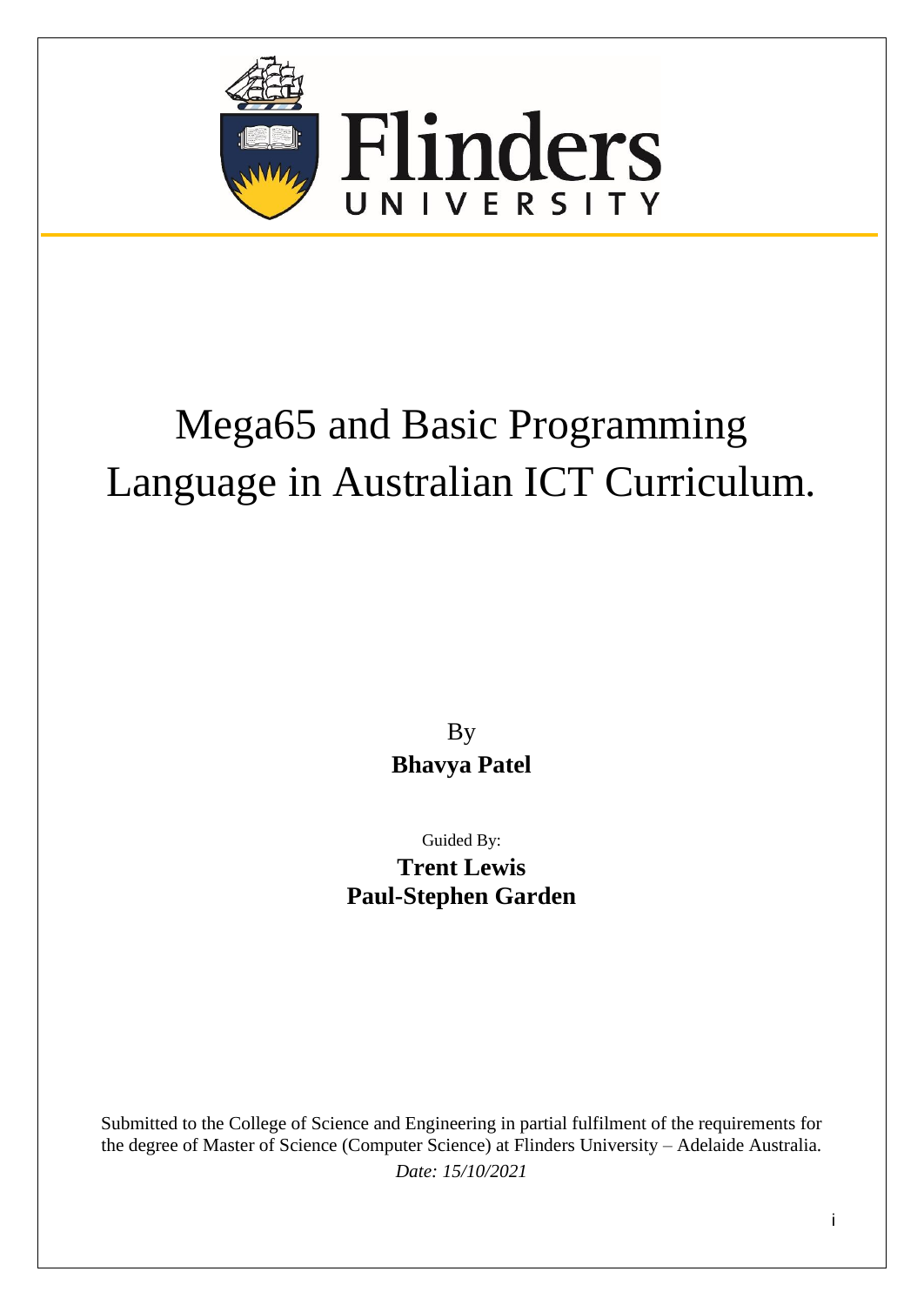# **Declaration of originality**

I certify that this work does not incorporate without acknowledgment any material previously submitted for a degree or diploma in any university; and that to the best of my knowledge and belief it does not contain any material previously published or written by another person except where due reference is made in the text.

Sign: <u>BNPatel</u> Date: 15/10/2021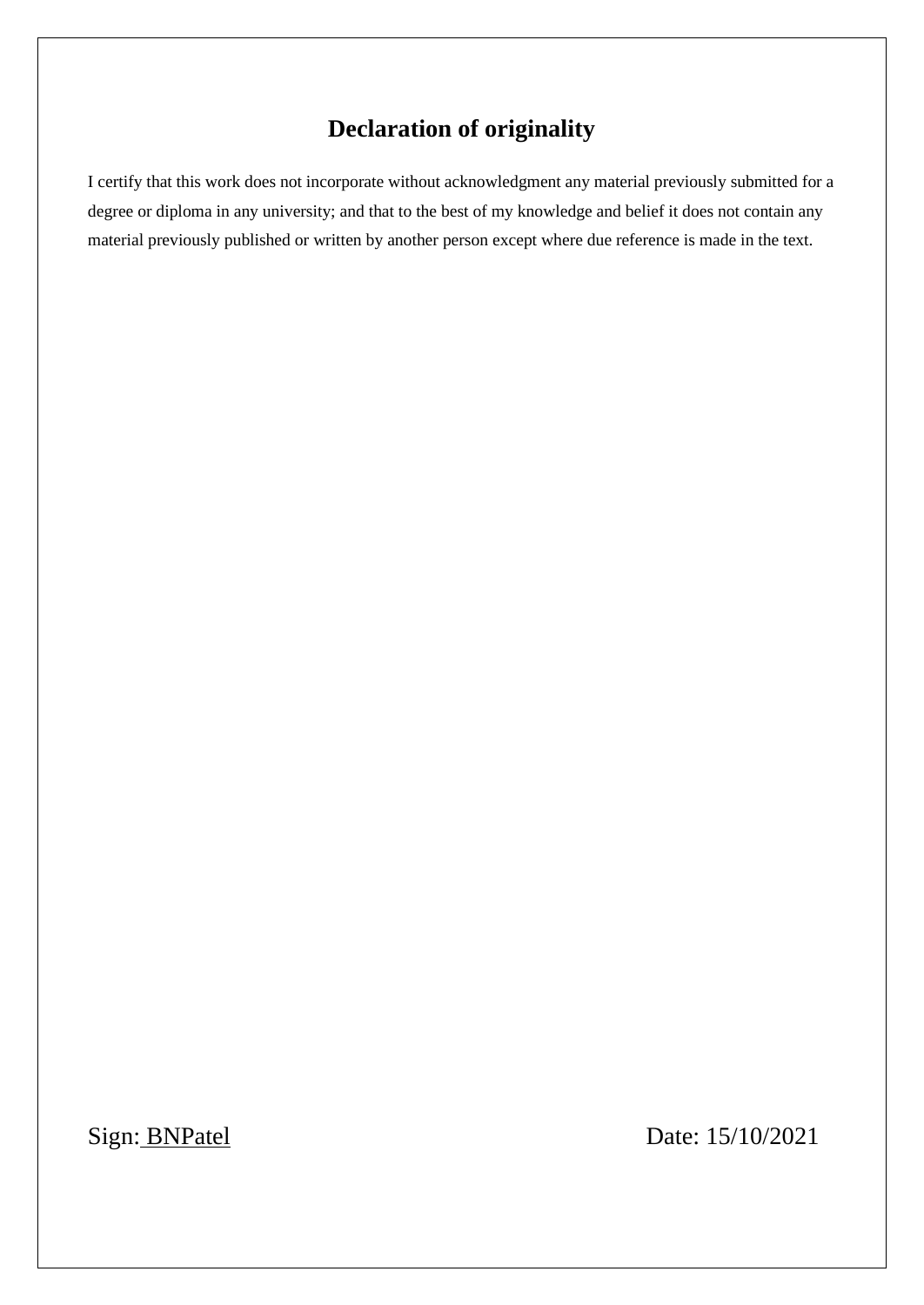# **Acknowledgement**

I'd want to thank my great supervisors, Trent Lewis, and Paul-Stephen Garden, for their constant supervision, support, and mentorship over the course of my research. I am appreciative to Flinders University's Faculty for providing me with the necessary advice to complete my Master of Science (Computer Science) degree. Furthermore, I'd like to thank Prof. Trent and Paul for their significant help in designing my experiment procedures and assessing my findings. I really appreciate Brett Wilkinson's assistance in gaining a thorough grasp of my study, particularly in terms of documentation. I'd want to thank my friends, lab mates, and co-workers for helping me in my research and believing in me. At last, my appreciation also goes out to my family and friends for their encouragement and support all through my studies.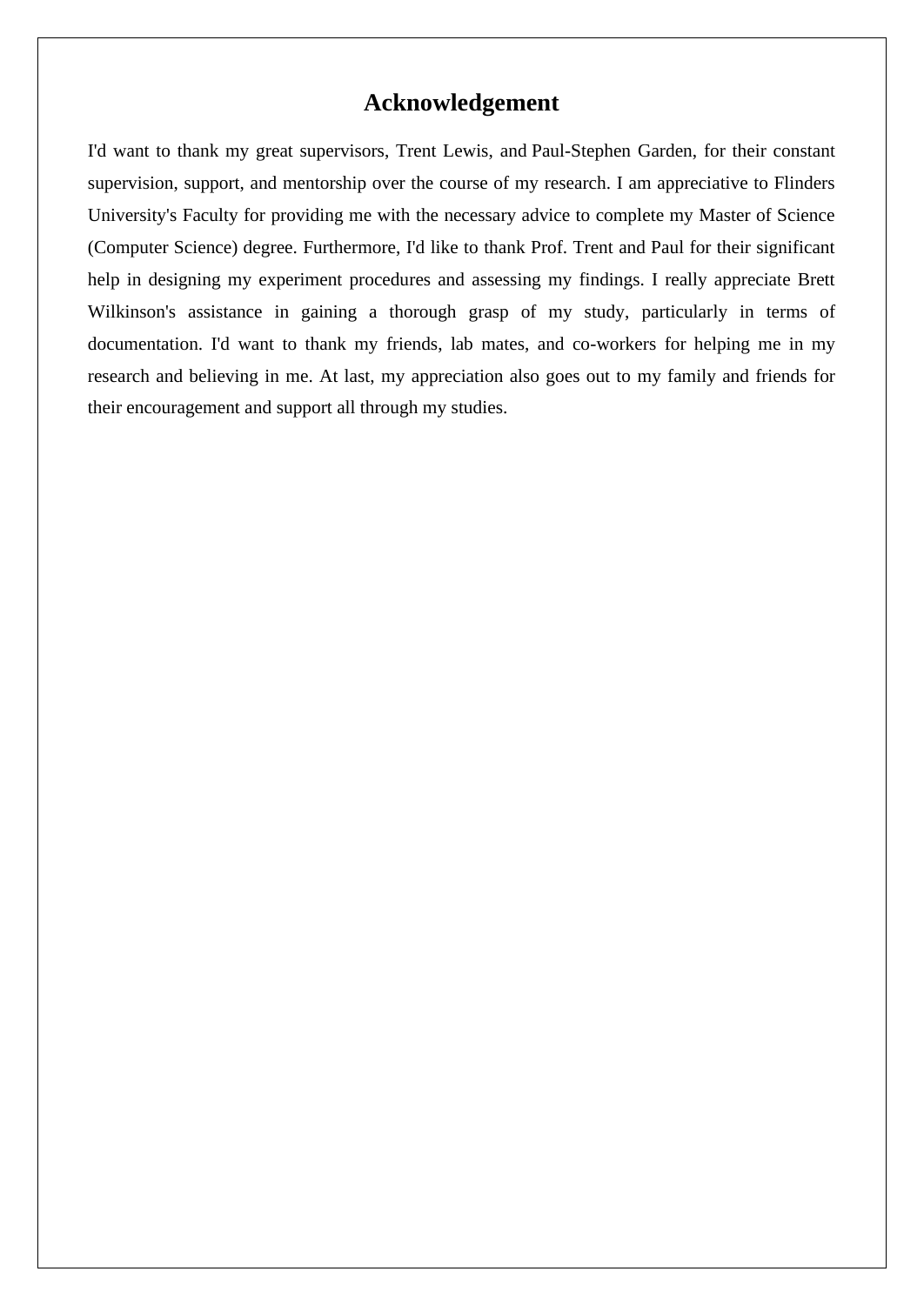### **Abstract**

Modern computers are intriguing, and they can do any difficult task in a fraction of a second with ease. However, for novices, learning a programming language for powerful computers nowadays may be exceedingly challenging. The fundamental motivation for this study is that students are becoming less interested in pursuing a career as a programmer, yet in the digital age, the most important skills, or at least the basics, should be learned by everyone. The research looks into a number of challenges that students face as a result of a lack of understanding of computer programming languages. The study also found that people in the 1980s were not exposed to a wide range of computer-related material, that work was not exclusively dependent on computers in the early days, and that there were no search institutions where these programming languages could be taught. People in that era, however, frequently learned computer programming languages on their own, relying exclusively on product manuals for information. Students nowadays, on the other hand, are less concerned with learning programming languages.

The study is primarily concerned with analysing system performance as well as the characteristics of this 8-bit computer, as well as identifying the numerous algorithms employed by the Mega 65 computer. The study's purpose is to see if incorporating this computer into the Australian ICT curriculum would be satisfactory enough to be utilised as a teaching tool to increase student knowledge of computer programming. Mega 65 computers were chosen for the study because their technologies are simple, and the programming structure is interactive. 8-bit computation is the foundation of computer programming. As a result, the study's goal is to examine the various strategies for incorporating Mega 65 into the Australian ICT curriculum for teaching.

The first phase of study focused on confirming Mega 65 and its characteristics as significant enough to be included in the Australian Curriculum, while the second part focused on the Australian Curriculum Structure and teaching methodologies. In addition, we'll determine the optimal year to use this framework in order to get the best outcomes, foster the motivation particularly for pupils interested in pursuing a career in IT or computer science.

**Keywords-** Mega 65 Computer, 8-bit computer, Commodore 65, Australian ICT Curriculumm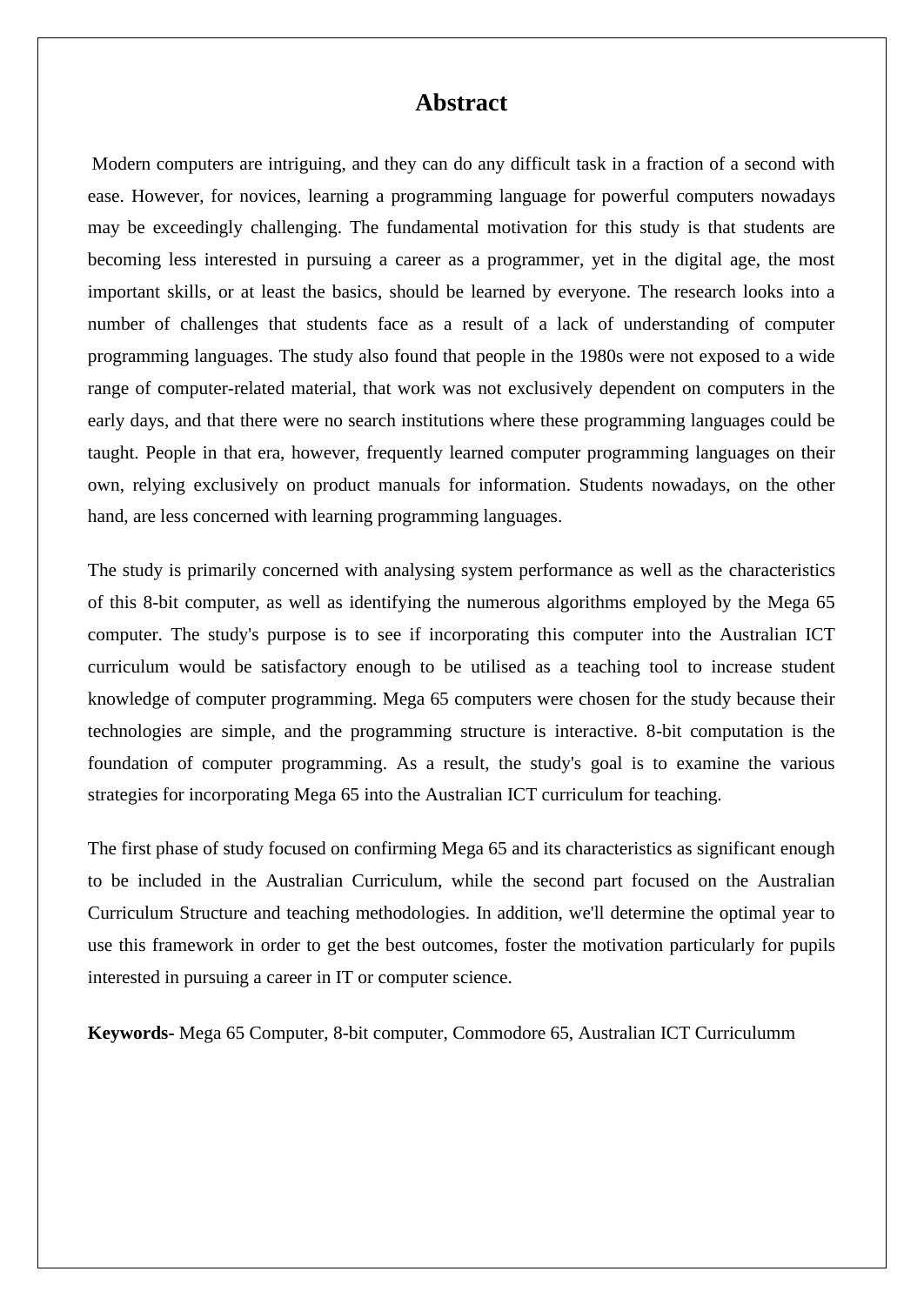# **Table of Contents**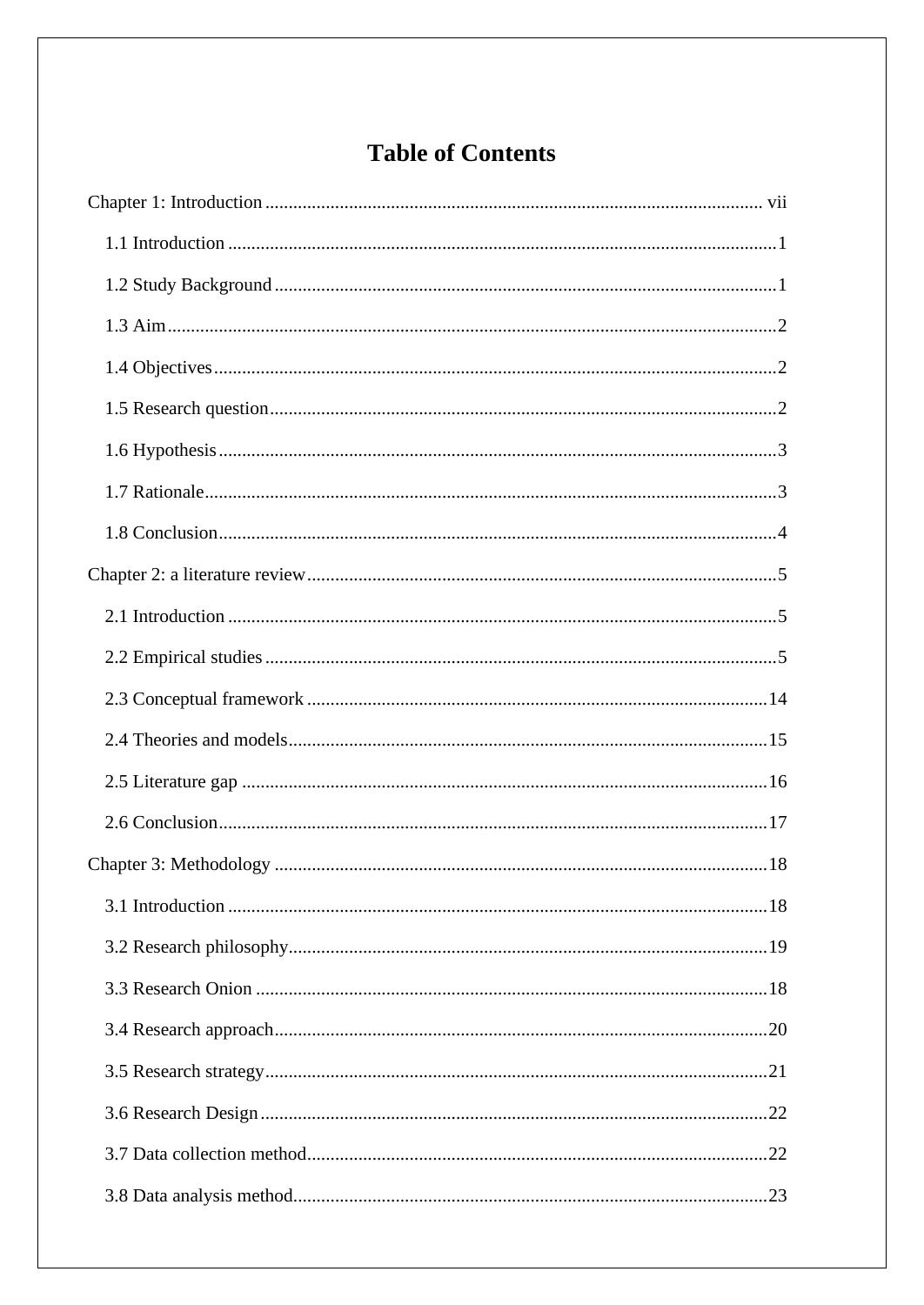<span id="page-5-0"></span>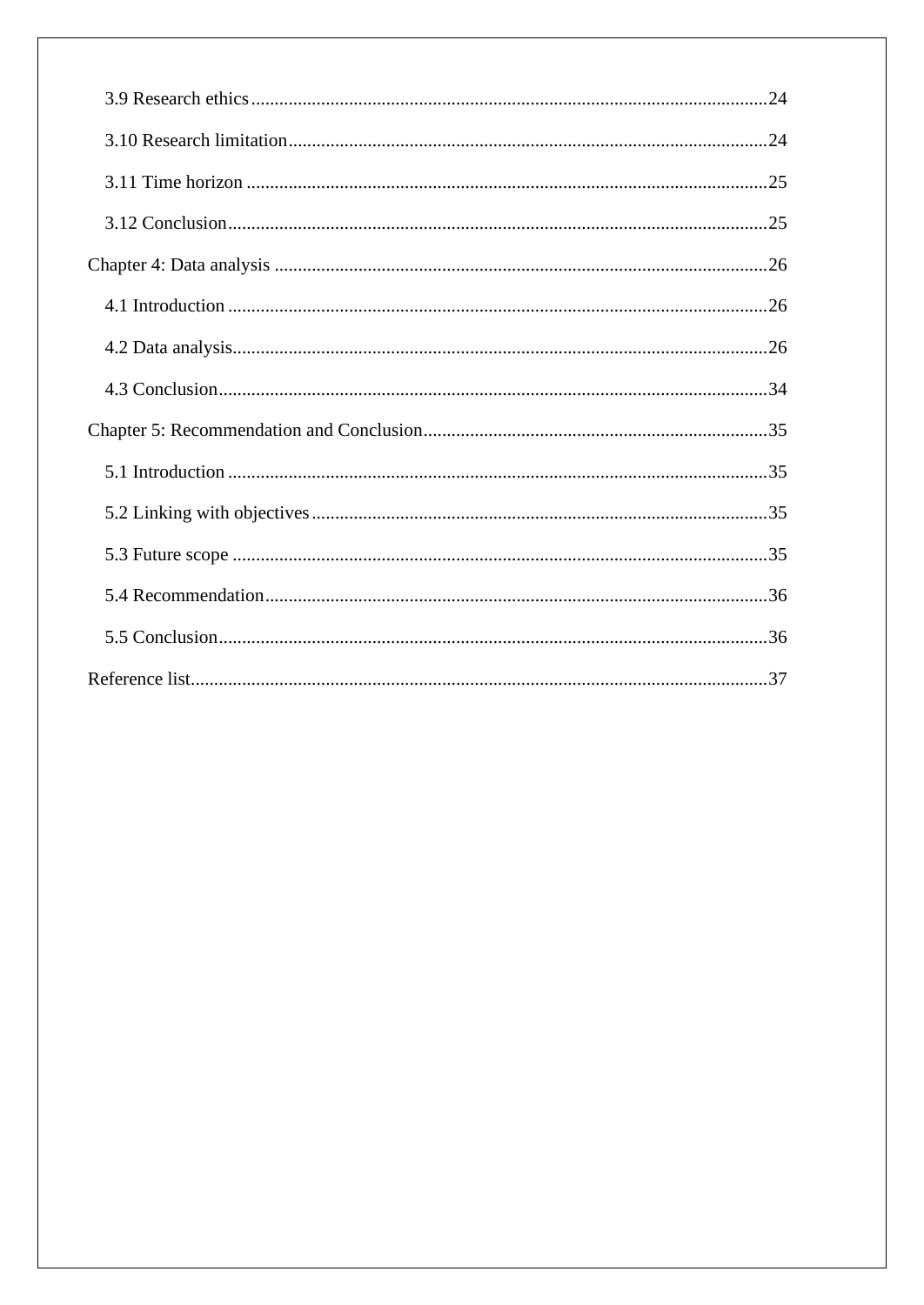# List of figures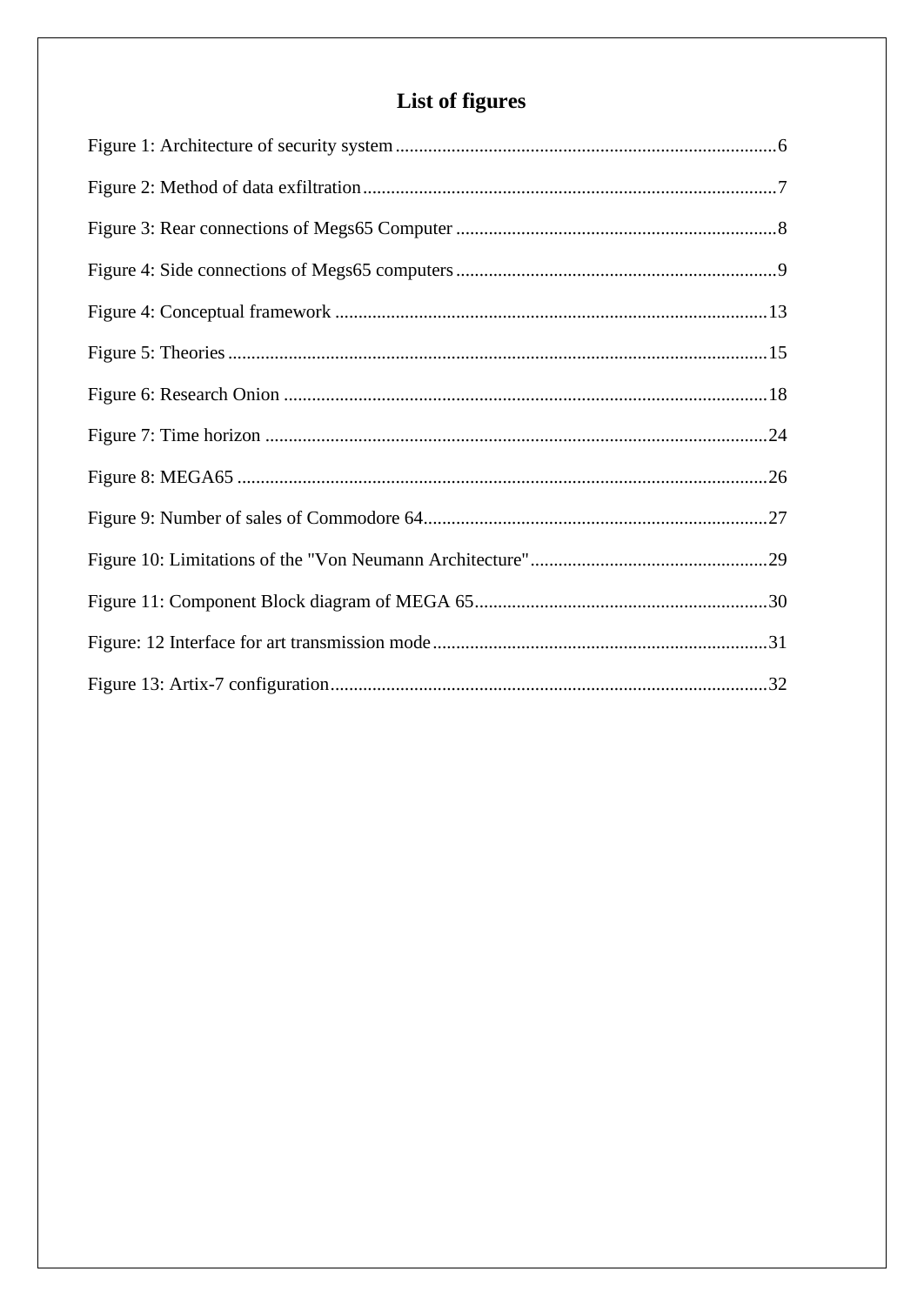# **CHAPTER 1: INTRODUCTION**

#### <span id="page-7-0"></span>**1.1 Introduction**

This research has been conducted to find out the effectiveness of the primary programming language of Mega65 in the Australian curriculum. Mega65 is an entirely open-source computer like the C64. Several features present in this Mega65 Computer are including 8-bit memory, HD output, Ethernet, support of SD cards, etc. BASIC refers to the overall structure of a programming language, which consists of instructions about the integrated codes. In 1964, researcher John and Thomas together developed the initial version of a BASIC programming language. The intention behind this invention is to educate people with proper technical skills and knowledge. The interface of the language was made in such a way so that multiple users can edit and run their codes.

A detailed analysis of MEGA65 and its primary programming language has been made in the latter part of this study. The overall research has been divided into five chapters, introduction, literature review, methodology, data analysis, recommendation, and conclusion. The second chapter of the research consists of previous research analysis, whereas the third chapter will discuss the applied methodological approach for this research. The fourth chapter will analyse the collected data sets for the research. The last chapter of the research will provide ultimate recommendations and conclusion of the research.

#### <span id="page-7-1"></span>**1.2 Study Background**

Research background refers to the summary of critical studies that have been considered in the research. Through these sections, the ultimate motive of the research can be identified. One of the crucial studies that have been considered in this research is the effect of basic programming language on the learning process. Through these studies, a clear understanding of the importance of the BASIC programming language in the learning procedure can be understood (Degenhardt et al., 2019). These studies have found that several universities have implemented BASIC programming language as a teaching procedure for the students. Some other studies by (Kirby, T., 2017) were also considered through which the importance of BASIC programming language towards a problem-solving ability can be understood. It has been found that Mega65 computers lack problemsolving ability in comparison with modern computers. In Mega65 computers, "Twp ward t-tests"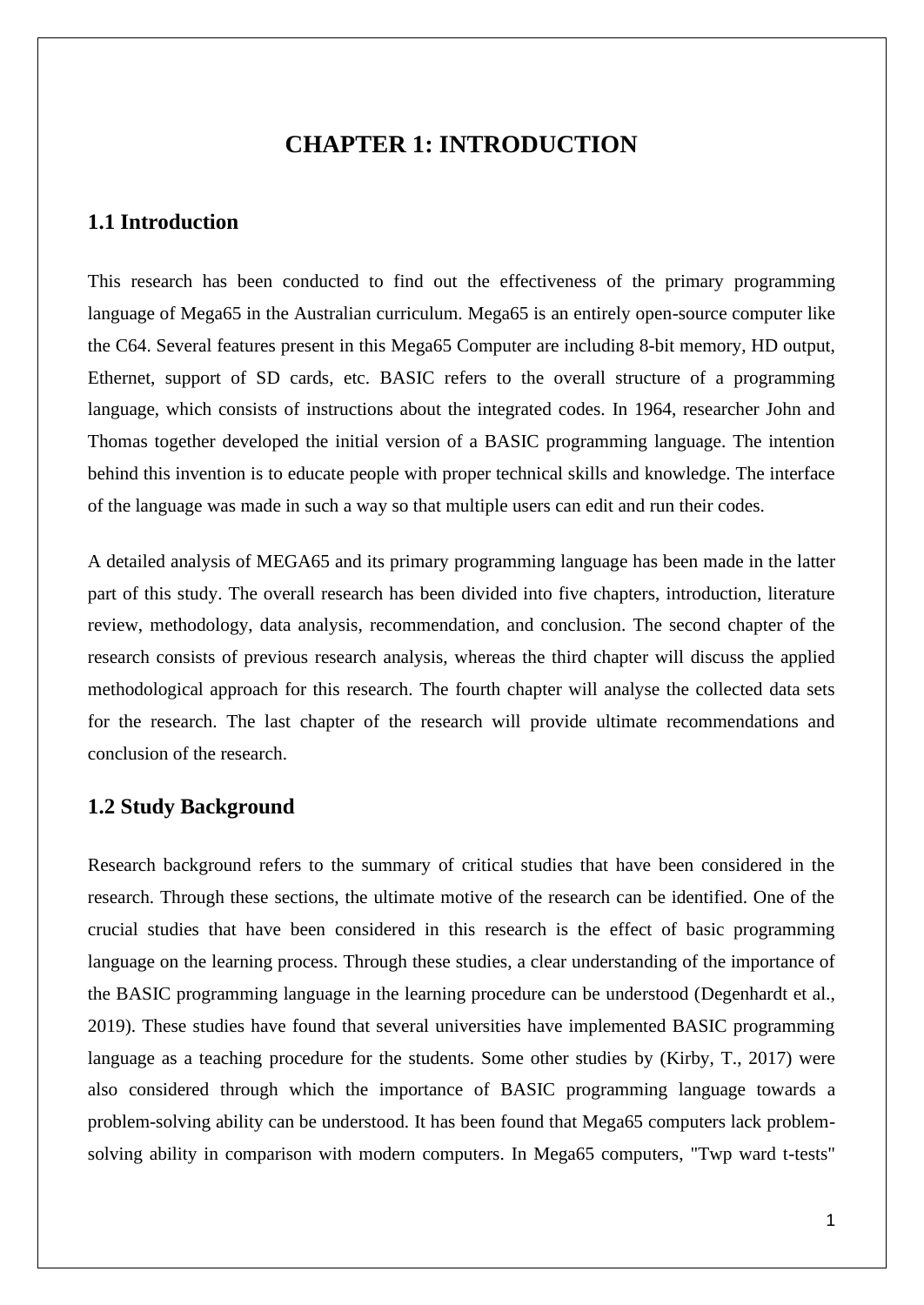are mainly used for solving critical problems. Another significant study that has been considered in the research is the press to features of a Mega65 computer.

As per analysis, the features of Mega65 systems can be used as teaching tools in the ICT curriculum. From the previous researchers, it has also been found that the basic needs can be provided through an easy teaching process, where a complex system can affect the learning procedure (Guri et al., 2017). The previous development regarding an 8-bit computer was also considered during the research period. As per analysis, the considered models are 1960s PFP-11, HP2000, etc. The basic concept behind an 8-bit computer and the present com and lines of those systems can be understood through these models. After critically reviewing those systems, it can be understood that an 8-bit register can store values up to 2^8. The CPUs of an 8-bit computer uses an 8-bit data bus for getting control over an 8-bit data set through a single instruction.

#### <span id="page-8-0"></span>**1.3 Aim**

This research aims to identify the impact of a MEGA65 computer and its basic language on the Australian ICT curriculum. The research will also discuss the required resources to develop the MEGA65 computer as a teaching tool in the ICT curriculum in this research.

#### <span id="page-8-1"></span>**1.4 Objectives**

The required stages to meet the ultimate aim of the research are.

- To find out the required features for the teaching tool of the ICT curriculum
- To determine the present features in a Mega65 computer
- To find out the required resources for developing Mega65 as a teaching tool
- To know the future possibilities of Mega65 computer

#### <span id="page-8-2"></span>**1.5 Research question**

- What are the requirements for the teaching tool in the Australian curriculum?
- What are the features present in a Mega65 computer?
- What are the required resources to develop Mega65 as a teaching tool in the Australian curriculum?
- What will be the usability of Mega65 in future times?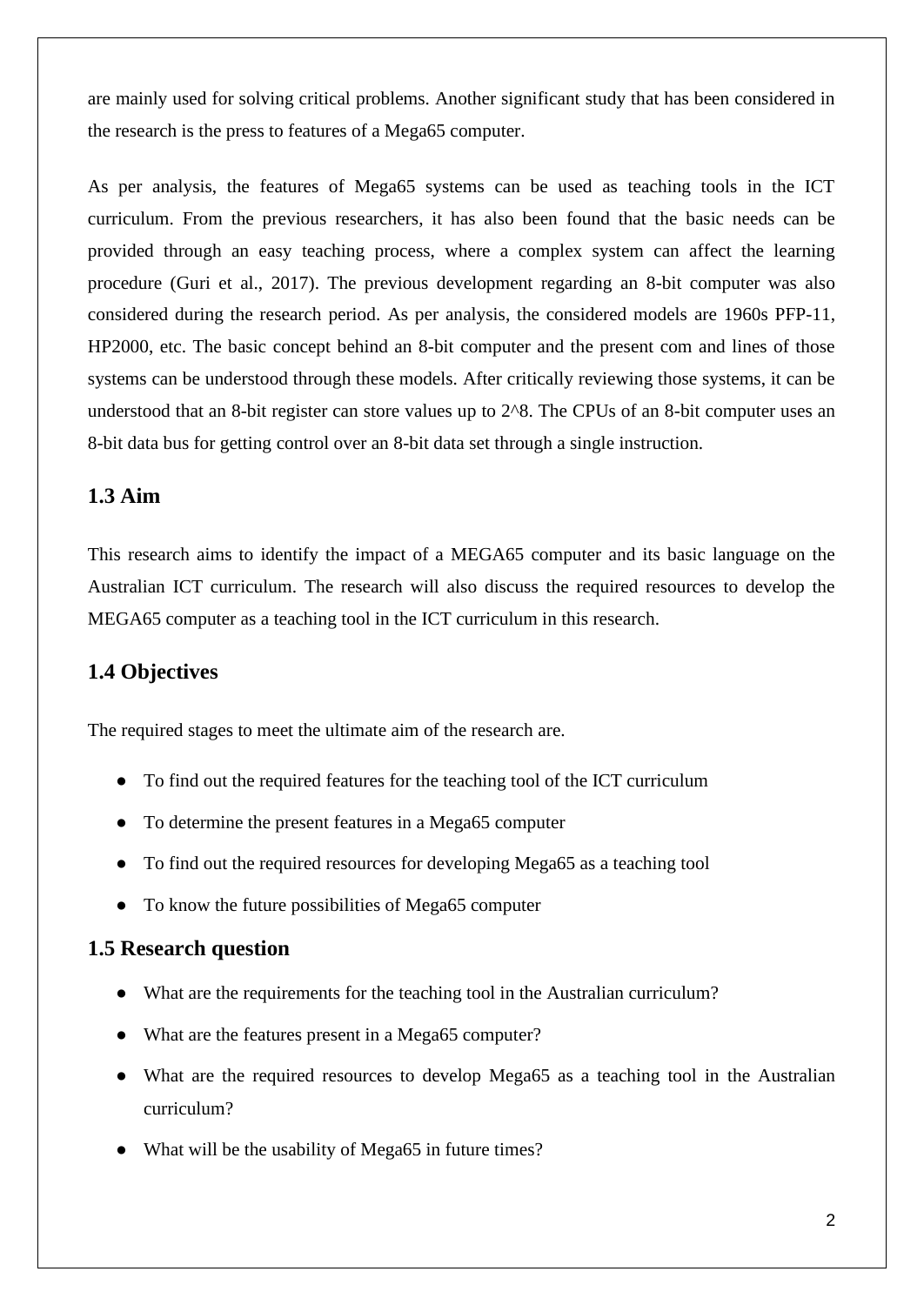## <span id="page-9-0"></span>**1.6 Hypothesis**

H1 There are some requirements of features as a teaching tool in the Australian curriculum.

H0 There are no requirements for additional features in the teaching tool of the ICT curriculum.

H2 There are some features present in a Mega65 computer

H0 There is no such and such feature present in a Mega65 computer

H3 There are some requirements of resources for developing Mega65 as a teaching tool in the ICT curriculum

H0 There are no requirements of resources for developing Mega65 as a teaching tool in the ICT curriculum

H4 There are some future usability presented for a Mega65 computer

H0 There are no such and such future usability for a Mega65 computer

# <span id="page-9-1"></span>**1.7 Rationale**

Rationale refers to the issues and reason behind the presence of the issue. Through these sections, a clear understanding of the reason behind the research can be gathered. As per analysis, the main challenge present in the utilisation process of Mega65 as a teaching tool is the required improvements. Researchers have stated that the easy command line will provide additional support for beginners to understand the operations. Besides that, programmers feel Mega65 is more efficient than modern systems in terms of coding. One of the crucial difficulties of these Mega65 computers is the interaction method. In these computers, the overall interaction method is fully based on com and lines; users have faced difficulties during the interaction process due to com and lines. As per analysis, it can be stated that the use of com and line as an interaction method makes the system hard to use. The main reason behind these issues is the lower-level hardware of hardware implementations within the system. This communication system challenges can be reduced through proper hardware and software installations within the system (Saam, 2019). One of the major challenges behind the utilisation process of Mega65 is the lower level of acceptance among the students. In this technological era, students are attracted to modern gadgets, which have an attractive outer look. In response to these difficulties, there is a requirement to maintain the outer look of the computer in a proper format so that it can attract learners towards itself.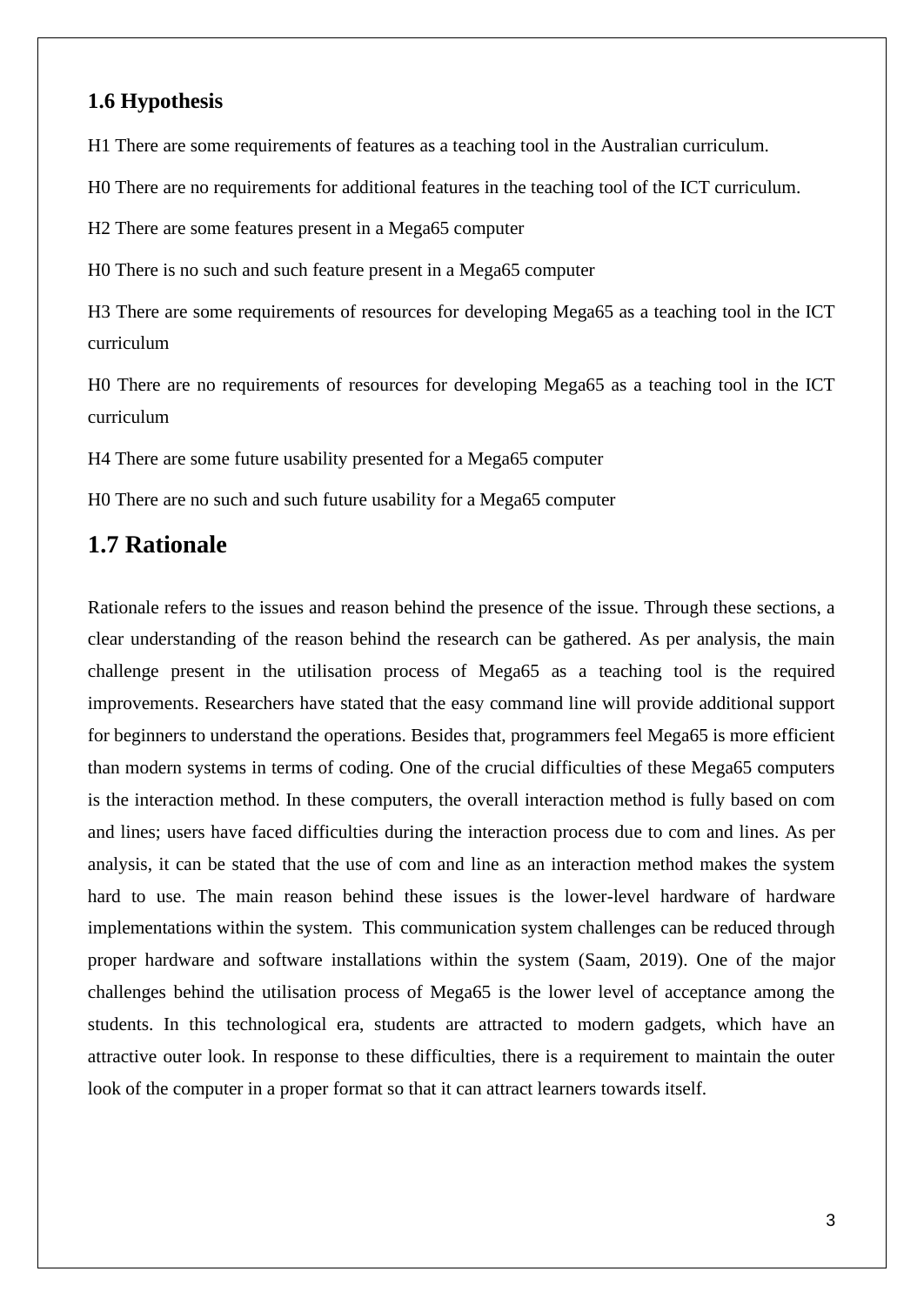#### <span id="page-10-0"></span>**1.8 Conclusion**

This chapter of the research can be concluded as a brief introduction has been made to the Mega65 computers and their basic programming. The ultimate focus of this research is to develop Mega65 as a retool in the Australian circular. In response to this purpose, the research has been divided into several objectives. Along with those intentions, the research has been conducted in such a way so that its future possibilities can also be analysed in a proper format. The rationale section discussed the present issues in the research and ways to mitigate those. The main issue is the usability of Mega65 as a teaching tool in the ICT curriculum, whether it can be possible or not. As per analysis, if the required resources in a teaching tool of ICT circular can be maintained in Mega65, it can be usable in ICT circulars. As per background studies, the communication feature and speed of Mega65 can provide additional support towards the usability of Mega65 as a teaching tool. Besides that, it also found that a simple programming language is more effective than a complex language teaching procedure.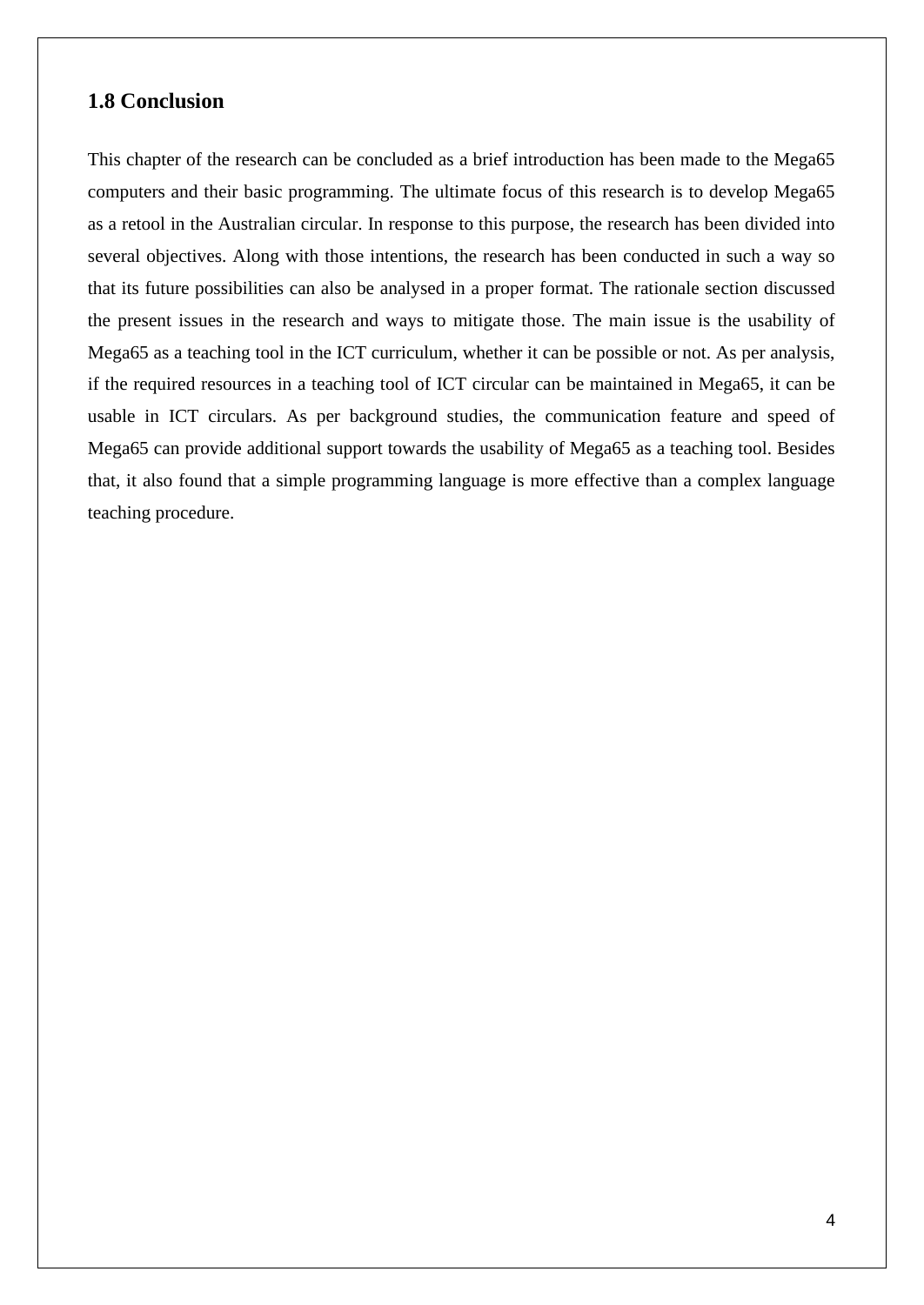# **CHAPTER 2: LITERATURE REVIEW**

#### <span id="page-11-1"></span><span id="page-11-0"></span>**2.1 Introduction**

This chapter of the research is focused on providing an analysis of the existing literature. Through this chapter, a proper justification of the reason can be provided. The chapter consists of a brief discussion about the related theories, conceptual framework, gaps of the research, etc. The provided conceptual framework of the research will provide a clear understanding of the dependent and independent variable of the research. The concept behind the dependent and independent variable has also been discussed in the chapter. The provided theories will clarify the exact need behind the research. From the literature gap, a brief understanding of the lacking areas of the research will be provided. The ultimate conclusion of this chapter is also drawn through the last section of the chapter.

#### <span id="page-11-2"></span>**2.2 Empirical studies**

Empirical studies are the process of reviewing existing literature conducted by different researchers in previous times. These sections of the study focused on measuring the observation and phenomena directed by other researchers. Through these sections, a brief understanding of the research can be gathered.

Researcher Kirby (2017) researches the importance of the Mega65 project in the field of teaching tools. The Mega65 project is considered as an open-source platform with the similarity from C64 and C65. Along with that, the Mega65 is 50 times faster than the C64 and C65. Besides that, the computer has been featured with modern technologies like, SD card ports, resolution display, networking, etc. The computer has been made in such a way so that it can be runnable on an FPGA improvement board. The main reason behind this selection of FPGA board is that it is cost-efficient as well as higher performance rate. As an additional feature of the computer, it includes on board peripherals like; VGA, Ethernet, I/o devices, audible outputs, etc.

The feature of the computer made it user friendly by eliminating constraints. As per the researcher, the computer features made it under stable towards the students in response to a complex system. In addition, research also states that this computer has a future in the teaching field for children's basic knowledge. Through this utilisation, the basics of a system can be made clear for a beginner. In today's situation, the importance of the Mega65 computer has decreased over time due to the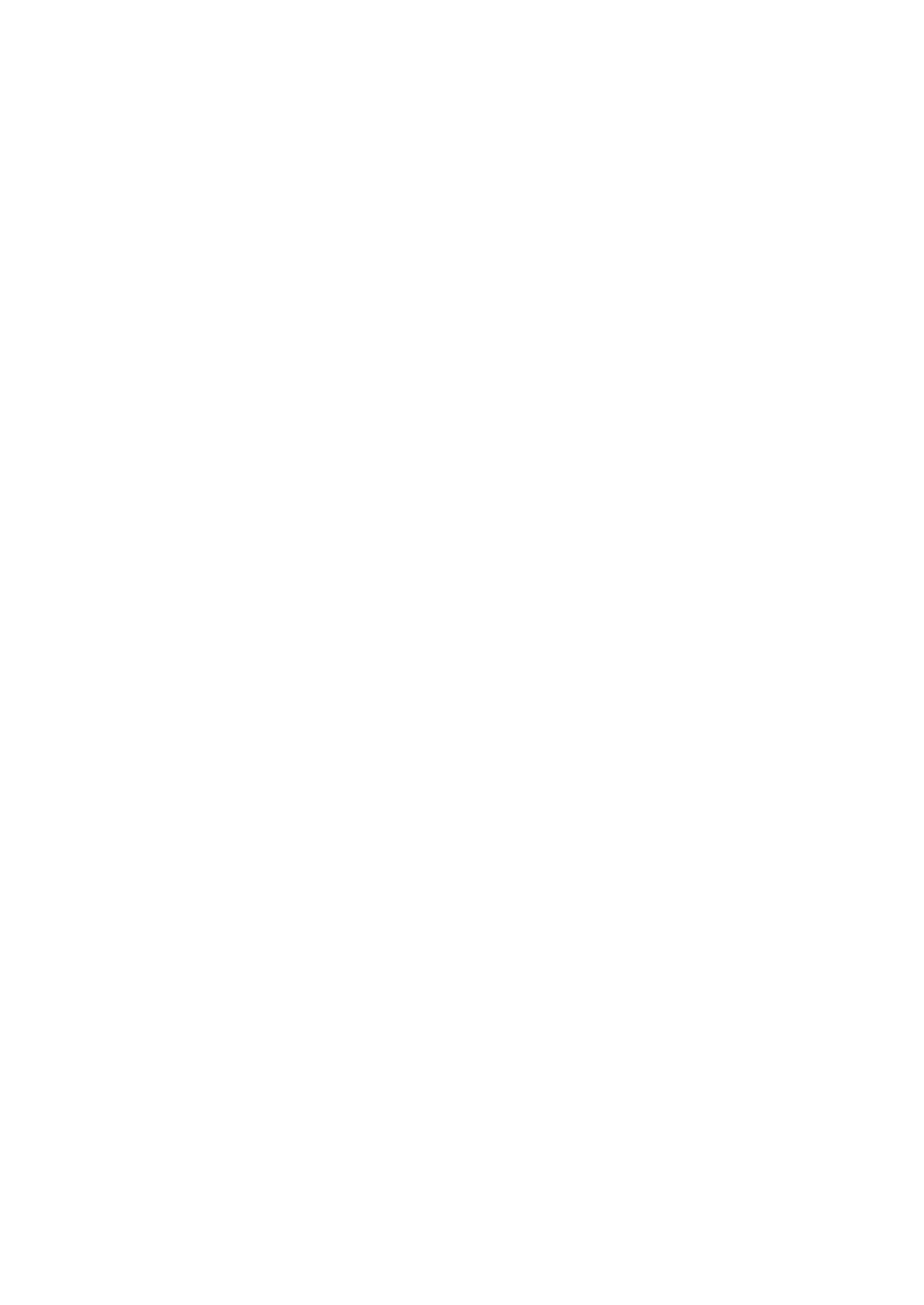# **Table of Contents**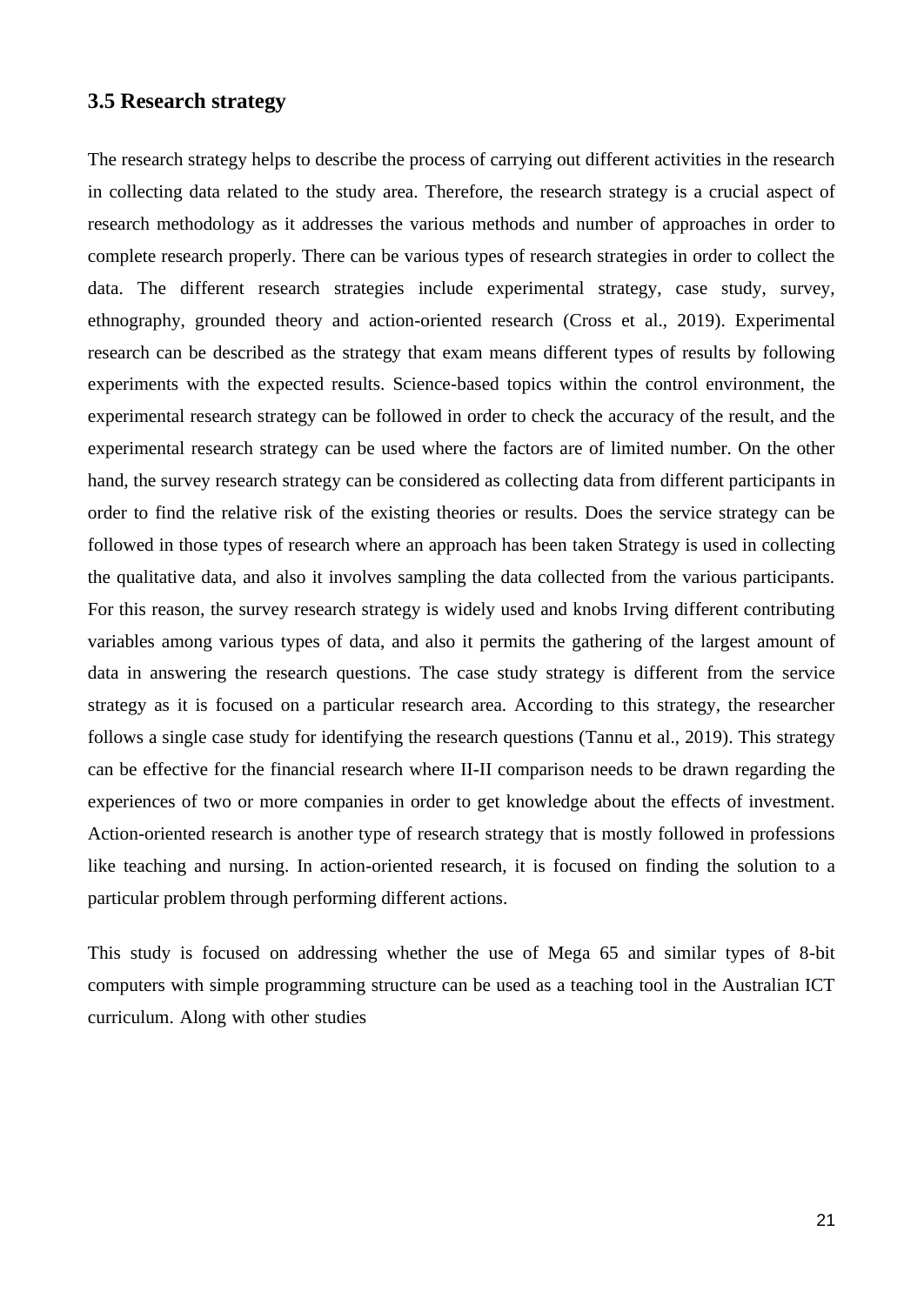#### <span id="page-28-0"></span>**3.6 Research Design**

The design for research can be considered as a framework of the research methodology that involves following different techniques for the research. The design of the research allows researchers to identify which type of research methods and data collection needs to be followed. The design for the research can be categorised into two different types of design depending upon the data type that is going to be collected and analysed. Depending upon the data used in the dissertation study, the research design can be qualitative or quantitative. The qualitative research design helps to determine the relationship or connection between the observation and collected data based on mathematical calculations (Guri, 2020). The theories regarding a pre-existing natural phenomenon can be disproved and approved depending upon the mathematical data for statistical methods. The qualitative research design follows mostly in those types of research where the main objective of the research is to understand the context of existing theory as well as providing solutions and suggestions regarding the theory.

On the other hand, the quantitative research design mostly followed industry searches for statistical conclusions that needed to be drawn, and it is very much crucial. The numbers from the research help to provide very much critical decisions in businesses. The quantitative research design follows in order to analyse the growth of any organisation. The numerical data and the analysis help to provide effective decision making in future business processes. Therefore, qualitative research is mostly followed in scientific research (Škoric, 2017). Researchers use statistical tools used such as anova test, correlation test, factor analysis, regression analysis etc., as this study is concerned with developing the analysis of the data and collecting secondary data. Thus, the study follows a qualitative research design.

#### <span id="page-28-1"></span>**3.7 Data collection method**

The data collection process is a very crucial and important part of the research. Through effective data collection methods and collecting appropriate data, researchers get proper knowledge recording a subject on which the research is going to occur (Ney et al., 2017). The analysis part of a dissertation is totally dependent on the collected pieces of information. The data can be collected by following different types of data collection methods. Among the most common data collection methods, according to Saunders, are known as primary data collection method, secondary data collection method and mixed method. The primary data collection methods involve collecting radius pieces of information regarding the personal demographic data as well as opinion from different individuals during the research process on a particular study area. The primary data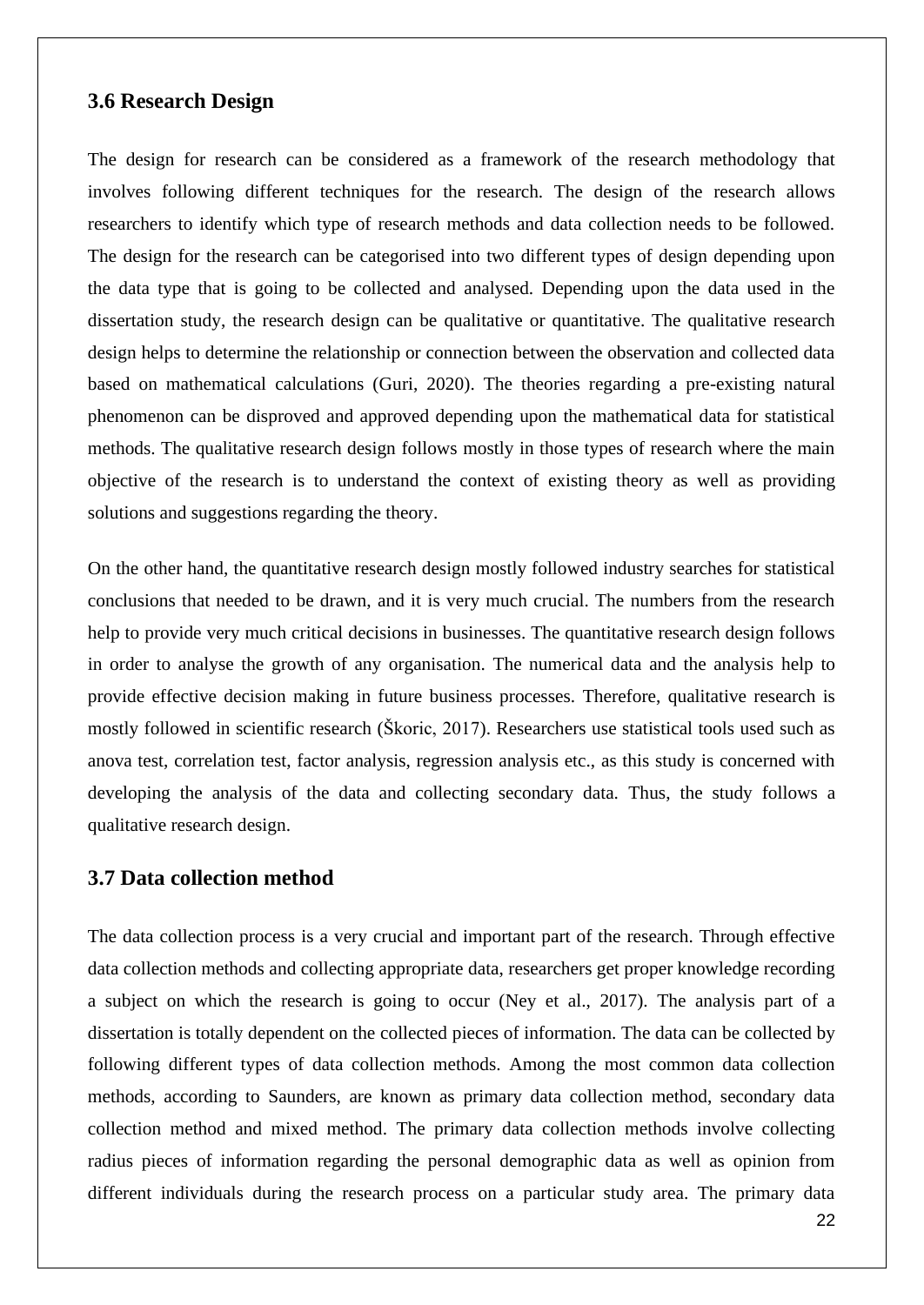collection method involves collecting different data from primary sources, including the distribution and development of the questionnaire, interviews, historical research, conducting surveys and also utilising mathematical reports. All of these above sources are considered as primary sources of the data. The secondary data collection method involves collecting different types of information through various secondary sources such as published journals, online articles, websites and even books (Patterson, 2018). The secondary data collection method takes a lot of time and also allows the researcher to gather in-depth knowledge about a particular study area without visiting any place or involving any survey or interviews. Therefore, the secondary data collection method has advantages as it requires less time. On the other hand, the mixed method of the data collection process is focused on collecting both the primary and secondary data related to the research area.

The data collection method in this study is mainly secondary. The various pieces of information are being collected from various secondary resources and another research as these are easily available (Manjunath et al., 2021). This study is focused on collecting different types of data related to the commodore 64, commodore 65 and Mega 65 computers that have developed since the 1980s and the availability of the resources used. The study is also aiming to gather in-depth knowledge about the programming languages in the 8-bit computer technologies and their simple programming structure. The various other resources related to these technologies and other open-source programming languages are also being identified and going to be collected through 2 different secondary sources available on the "Google scholar" database.

#### <span id="page-29-0"></span>**3.8 Data analysis method**

after the data has been collected, the very next step is to select the proper data analysis method in which discuss the type of analysis that is going to be done throughout the entire data analysis chapter. Depending upon the type of data, the data analysis method can be of two different types, including quantitative method of analysis and qualitative method of analysis. As in this study, the data that has been collected from secondary sources and the data is mostly related to the 8-bit computer programming languages and their advantages such as faster operating speed, easier language, less complex operation. The study is going to follow a qualitative method of data analysis (Jang et al., 2021). The qualitative methods are mainly based on the theoretical context, and all the logical algorithms and pseudo-codes are previously developed and available; the study is focused on analysing those resources, including the advantage, and identifying some of the issues in these technologies.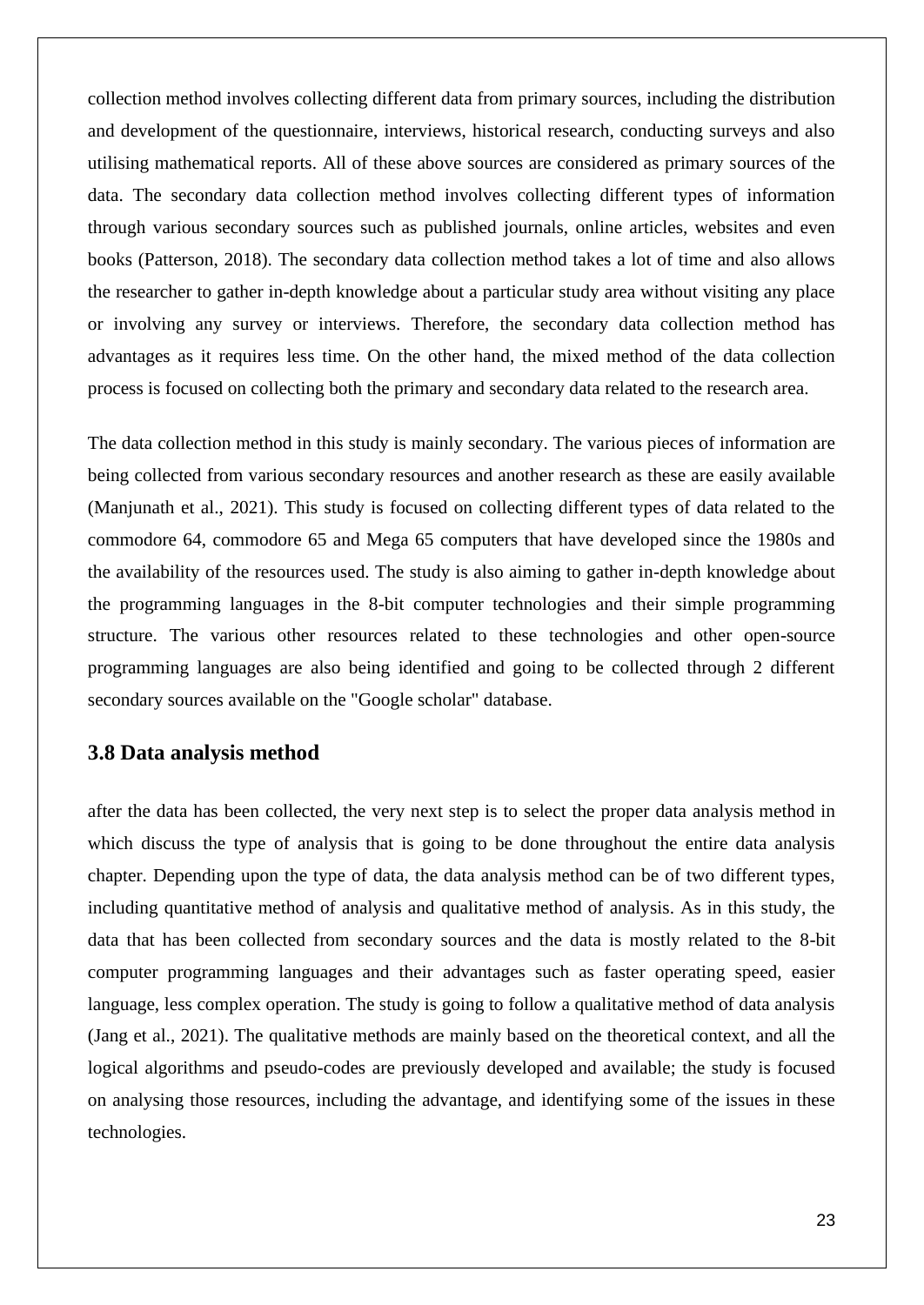#### <span id="page-30-0"></span>**3.9 Research ethics**

The research ethics can be understood as the wide variety of norms, values and institutional arrangement that helps to regulate and constitutes the academic activities. Therefore, the research ethics can be considered as mortality in practice and following the guidelines of research within specific norms (Lu, 2019). Research ethics is very important, and it promotes the research aim, supporting different actions performed in the research. This study is mostly related to scientific practice as it is related to analysing the effectiveness of Mega 65, which is the 8-bit computer developed in the 1980s and the operating system is open source. Therefore, this study is concerned with maintaining the ethical behaviour regarding the use of adequate and accurate knowledge of the study area, as well as the study is concerned with academic freedom, maintaining trustworthiness through not involving plagiarism (Moon et al. 2019). all the data that has been present throughout the study are properly cited, and the figures used in this study are also properly sourced in order to maintain the research ethics.

#### <span id="page-30-1"></span>**3.10 Research limitation**

This study discusses the various programming structure, hardware optimisation and popularity of commodore 64, commodore 65 and Mega 65. The above-mentioned devices are basically opensource 8-bit computers, and this was launched in the market around the 1980s (Johnston et al. 2019). During that time, people were able to use programming languages by taking help from only instruction manuals because these computers using simple programming languages, unlike the modern 64 bit and 32-bit computers. This study was to address the various aspects of utilising these computers in the modern-day to allow students to learn and get interested in programming languages through involving these 8-bit computers in the Australian ICT curriculum. But the study faced many problems while gathering data related to the 8-bit codes (Asadinia, 2020). Due to limited availability of data for the research, the study also tries to discuss some of the aspects related to the study in brief. Due to the lack of authentic data regarding the Mega 65, C64 and C65 8-bit computer algorithms, the study has discussed an overview of most of the aspects of this programming platform in brief.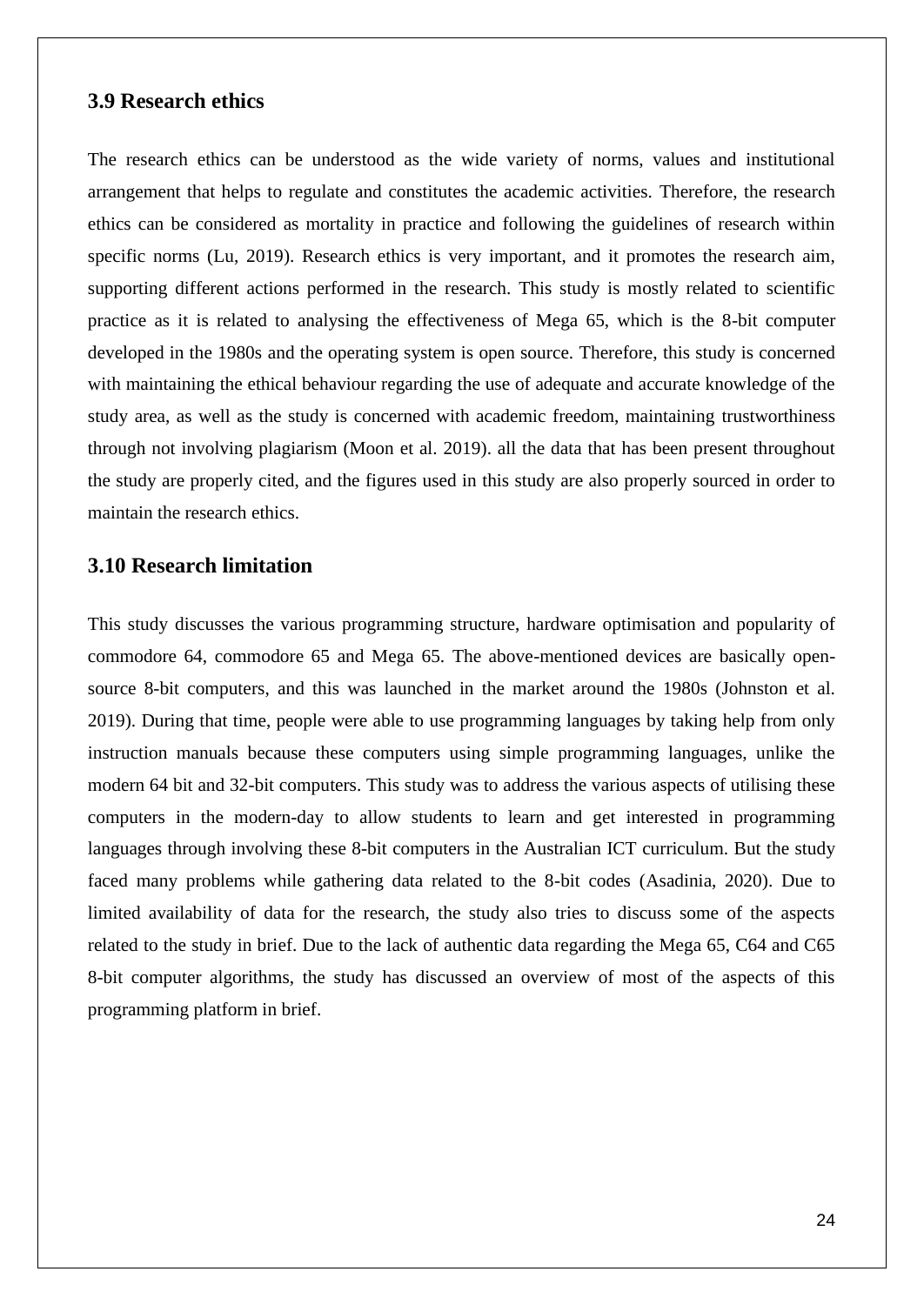#### <span id="page-31-0"></span>**3.11 Time horizon**

|                  | 0 | <b>Name</b>                                           | <b>Duration</b> | Start                    | <b>Finish</b>    |
|------------------|---|-------------------------------------------------------|-----------------|--------------------------|------------------|
| 1                |   | Incorporation of Basic Mega 65 Language in Curriculam |                 | 181 days 3/3/21 8:00 AM  | 10/11/21 5:00 PM |
| $\overline{2}$   |   | <b>Identification of Research Area</b>                |                 | 10 days 3/3/21 8:00 AM   | 16/3/21 5:00 PM  |
| 3                | 萆 | Background Research                                   |                 | 18 days 16/3/21 2:00 PM  | 9/4/21 2:00 PM   |
| 4                | 荦 | Background Survey                                     |                 | 7 days 9/4/21 4:00 PM    | 20/4/21 4:00 PM  |
| 5                | 荦 | Reviewing literatures                                 |                 | 8 days 20/4/21 3:00 PM   | 30/4/21 3:00 PM  |
| 6                | 荦 | Analysing Research                                    |                 | 10 days 30/4/21 8:00 AM  | 13/5/21 5:00 PM  |
| $\overline{7}$   | 荦 | Documentating Research                                |                 | 3 days 14/5/21 8:00 AM   | 18/5/21 5:00 PM  |
| 8                | 聾 | Developing Conceptual Framework                       |                 | 15 days 19/5/21 8:00 AM  | 8/6/21 5:00 PM   |
| 9                | 萆 | Validating Framework                                  |                 | 15 days 9/6/21 8:00 AM   | 29/6/21 5:00 PM  |
| 10 <sup>10</sup> | 荦 | <b>Testing Framework</b>                              |                 | 20 days 30/6/21 8:00 AM  | 27/7/21 5:00 PM  |
| 11               | 荦 | Framework Implementating                              |                 | 15 days 28/7/21 8:00 AM  | 17/8/21 5:00 PM  |
| 12 <sup>2</sup>  | 罾 | Updating Curriculam                                   |                 | 30 days 18/8/21 8:00 AM  | 28/9/21 5:00 PM  |
| 13               | 萆 | Analysing Results                                     |                 | 20 days 29/9/21 8:00 AM  | 26/10/21 5:00 PM |
| 14               | 햭 | Final Reporting                                       |                 | 10 days 28/10/21 8:00 AM | 10/11/21 5:00 PM |
|                  |   |                                                       |                 |                          |                  |



**Figure 7: Time horizon**

(Source: Project-libre)

#### <span id="page-31-2"></span><span id="page-31-1"></span>**3.12 Conclusion**

The study discusses various parameters of using open-source software and programming language developing a computer system in order to keep open the scope for future development. The study has found that effective data collection and proper strategy for the research help to perform effective research. Hindi study the main objectives of the methods used to find the way of utilising the Mega 65 that is compatible with the c 64 and c65 design and also 40x faster, and to be used as a teaching tool in Australian ICT curriculum. While developing the methodology, this study has identified that positive research philosophy along with an inductive research approach and secondary data collection method can be effective in order to perform the research effectively.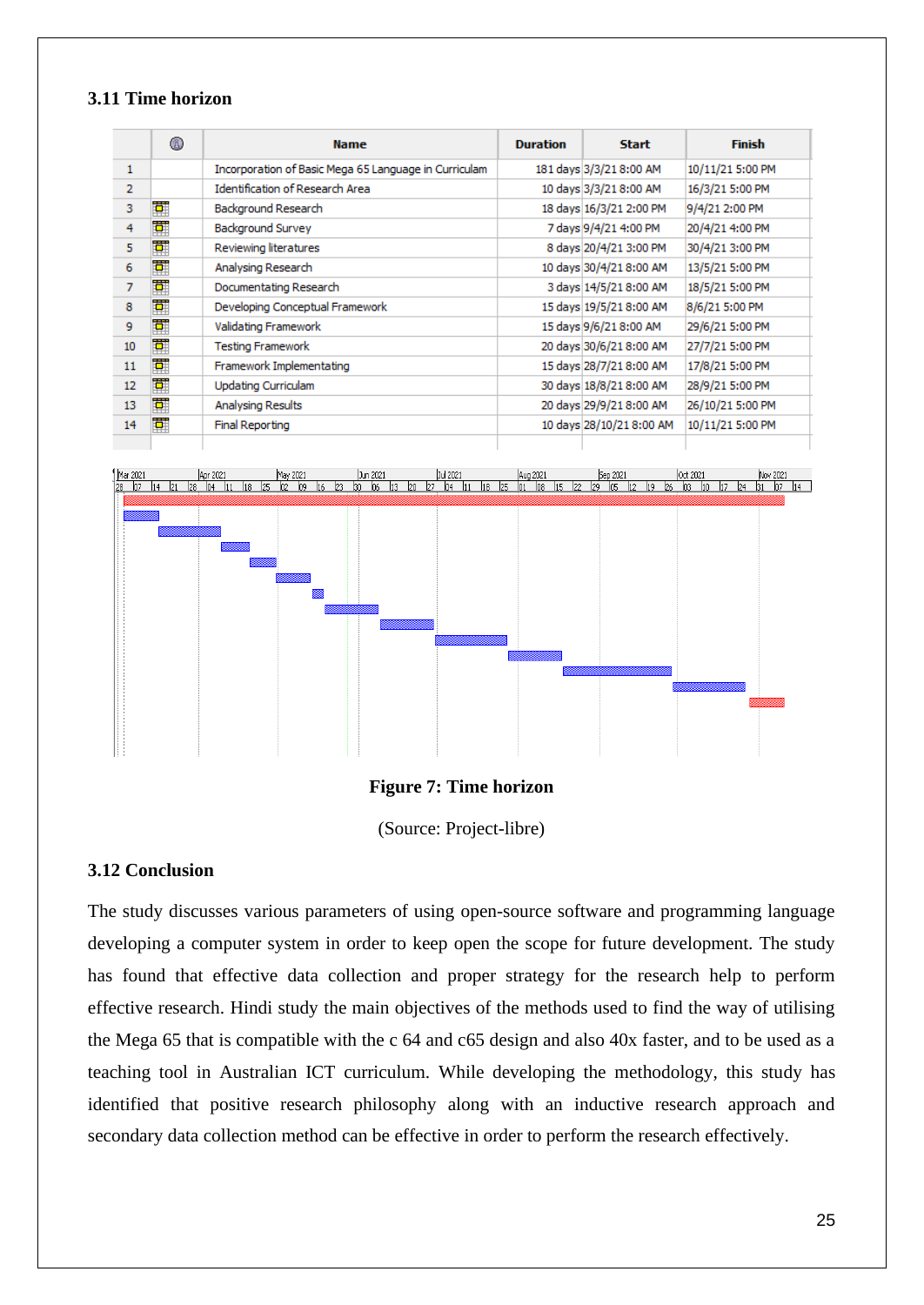## **CHAPTER 4: DATA ANALYSIS**

#### <span id="page-32-1"></span><span id="page-32-0"></span>**4.1 Introduction**

This part of the study is focused on analysing the various aspects of the MEGA65 and also investigating whether involving these Computer technologies in the Australian ICT Curriculum in order to allow the students to get much interest and knowledge about the early phase of the IP computers and also simultaneously providing students with simple but effective programming lessons. Therefore, in this section, the study is aiming to address the various features of the 8-Bit computer programming languages through analysing the salient features of the MEGA65 Computers and many other aspects regarding the MEGA65, such as Compatibility, Performance, Popularity, additional benefits and many more. The methodology chapter has discussed the data collection process in the study, which is based on collecting secondary information, and in this chapter, the study is going to interpret/ discuss the findings from the collected information as well as summarising those findings into graphical and textual form in this study. The various secondary data can be either qualitative or quantitative, but in this study, the most desirable data that are going to be needed are those pseudo-codes and algorithms used in the MEGA65 Computers, which is an 8-bit computer mostly similar to the modern computers but with fewer specifications and features as well as a simpler programming language.

#### <span id="page-32-2"></span>**4.2 Data analysis**

In this study, the following Mega 65 is a type of open-source 8-bit computer that is compatible with the 8-bit commodore65 and commodore 64. The following Mega 65 device has various other components, including display, support Ethernet port, micro-SD card as a storage device and also a slot for inserting the floppy disk. The Mega 65 is a compact computer which can be seen as a keyboard but having all of these features in it. This allows the Mega 65 computer in compact form. From various studies, it has been found that the Mega 65 is 40 times faster than the commodore 65 and 64 (Sung, 2020). Though in modern days do computers are very rare to find as I was first launched in the 1980s and so in the 21st century, these systems may not have significant values in terms of their operation, but due to its open-source programming structure and compact design, there are various possibilities to make modifications in the Mega 65 board. In simple words, the Mega 65 computers are modifiable. In the early 80s, the demand for 8-bit home computers was very high, and people are having an interest in online learning programmes whether it is in school,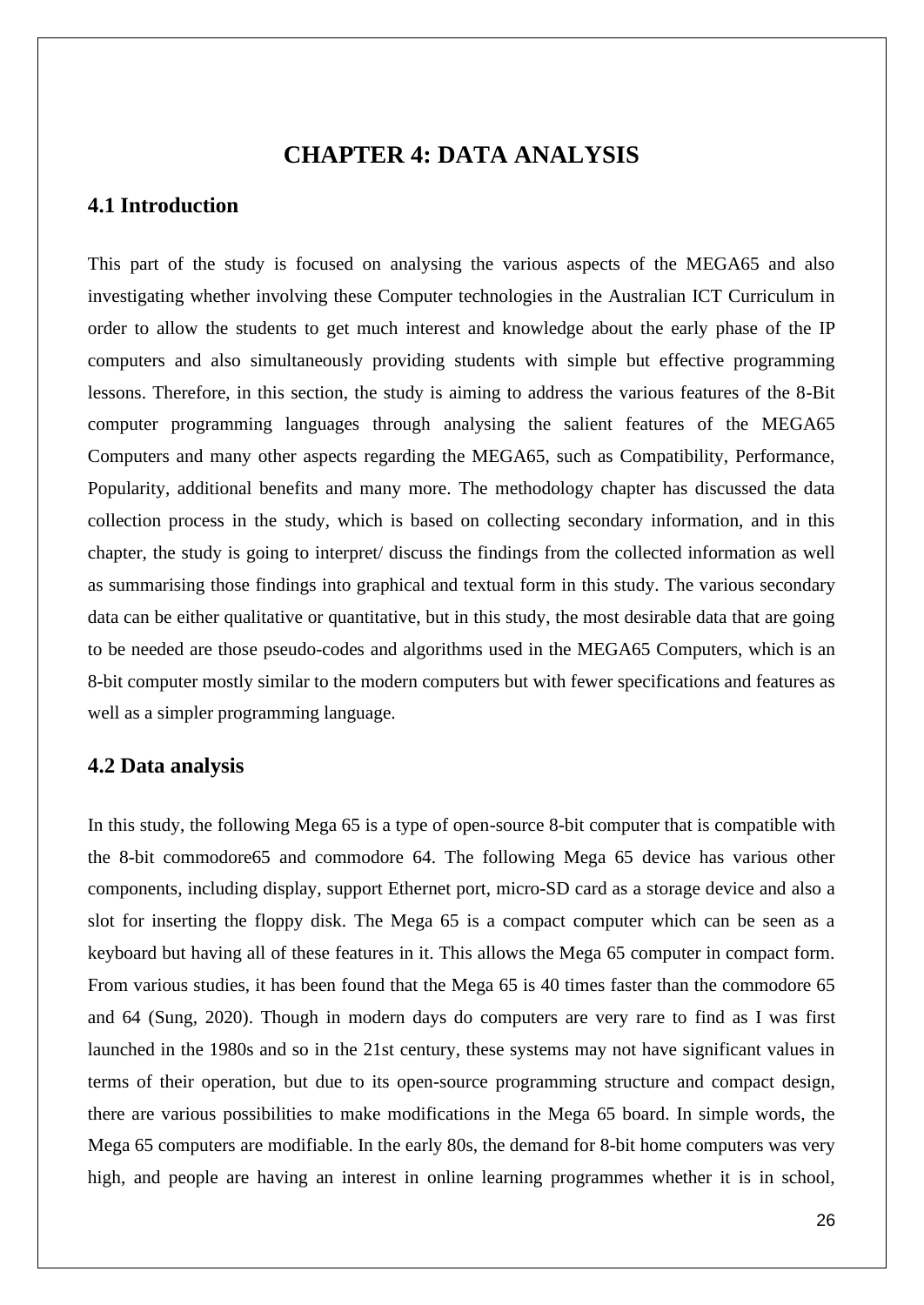homework or any other places these 8-bit computers had significantly provided support for learning a programming language (Vaportzis et al. 2017). Due to this reason, people in that time had some sort of Idea on programming 8-bit computers or simply microprocessors.

Image removed due to copyright restriction.

#### **Figure 8: MEGA65**

(Source: https://www.trenz-

<span id="page-33-0"></span>electronic.de/media/image/dd/a6/9d/30390\_MEGA65\_Devkit\_01\_trenz\_electronics.jpg)

The above figure shows the MEGA65 computer in which the board where all the different ports are installed is under the keyboard. All the keys are mechanical, which gives another type of experience while typing this type of keyboard. The figure also shows that the MEGA 65 has a dedicated Floppy drive for inserting floppy disks as in the 1980s, the floppy disk was pretty much popular as it was first introduced in the market in 1972. The CD disk was not so popular these days as the CD disk was first introduced in 1979 (Sharma, 2019). The MEGA 65 computer being an open-source computer platform, there is various scope for further modifications in the future. Before the MEGA 65 was available in the market, the Commodore 64 and 65 was very much popular, and it took the record regarding the highest-selling 8-bit computer platforms. The commodore 65 was basically an improved version of the following Commodore 64 Computers, and Commodore 65 was basically a prototype computer.

The Commodore 64 is still the best-selling computer in the history of Computers. These computers are based on MOS Technology that is included with the 6502 built-in processor in the 1980s. The reason behind the success of the Commodore 64 Computers was the ability to perform different

27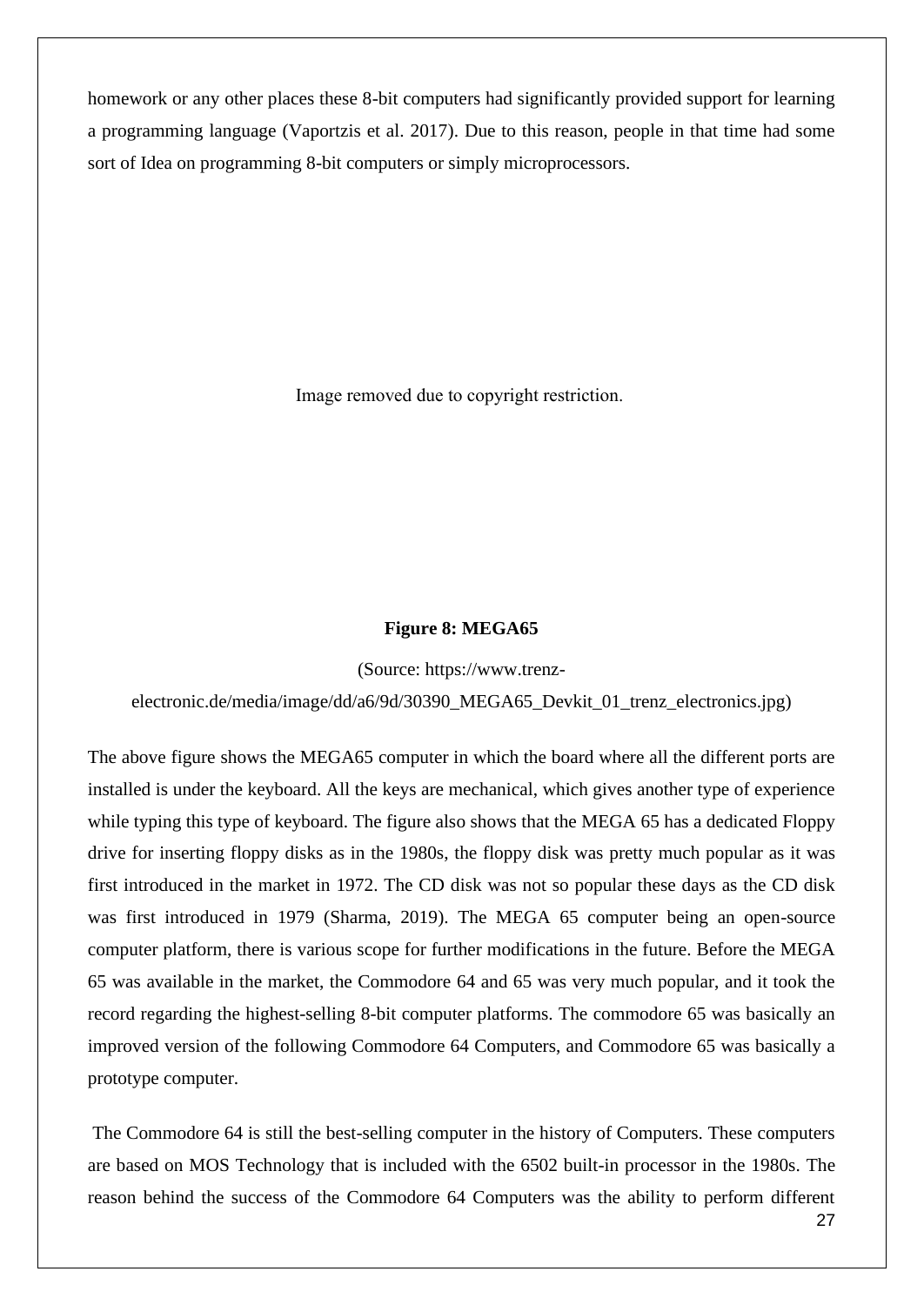types of tasks such as financial and business applications, scientific and technical applications, educational purposes, Statistical and mathematical applications and even gaming applications (O'Regan, 2018). These computers are also able to connect with the internet by using the "Contiki", which is an open-source operating system and also allows it to be connected with the internet being an 8-bit machine.

Image removed due to copyright restriction.

#### **Figure 9: Number of sales of Commodore 64**

(Source: https://www.pagetable.com/docs/c64\_sales/13-17-19.png)

<span id="page-34-0"></span>The above figure showed the number of sales of the Commodore computers of the 8-bit family computers from 1982 when this technology was first launched in the market to 1993. After that, these computers started to lose their market because of the availability of other types of computer systems (Steiglitz, 2018). From the figure, it can be seen that in early 1982 the sale of these computers increased at very high speed and within one year the number of sold Commodore 64 reached 13.5 million, and this started increasing more due to its multiple types of operations as well as it supports a wide range of software's including around 10000 published games those are released officially. At the end of the year 1984, the number of computer sales reached near about 20 million. But after 1986, the number of sales started decreasing as there were other 8-bit computers also started launching by many different companies at less cost (Bolhasani, 2017). But due to the ability to perform a wide range of operations and also having scope for further modifications because of the open-source operating system, the popularity of Commodore 64 was very high, and the number of sales is still at the top.

#### **Security and Complexity-**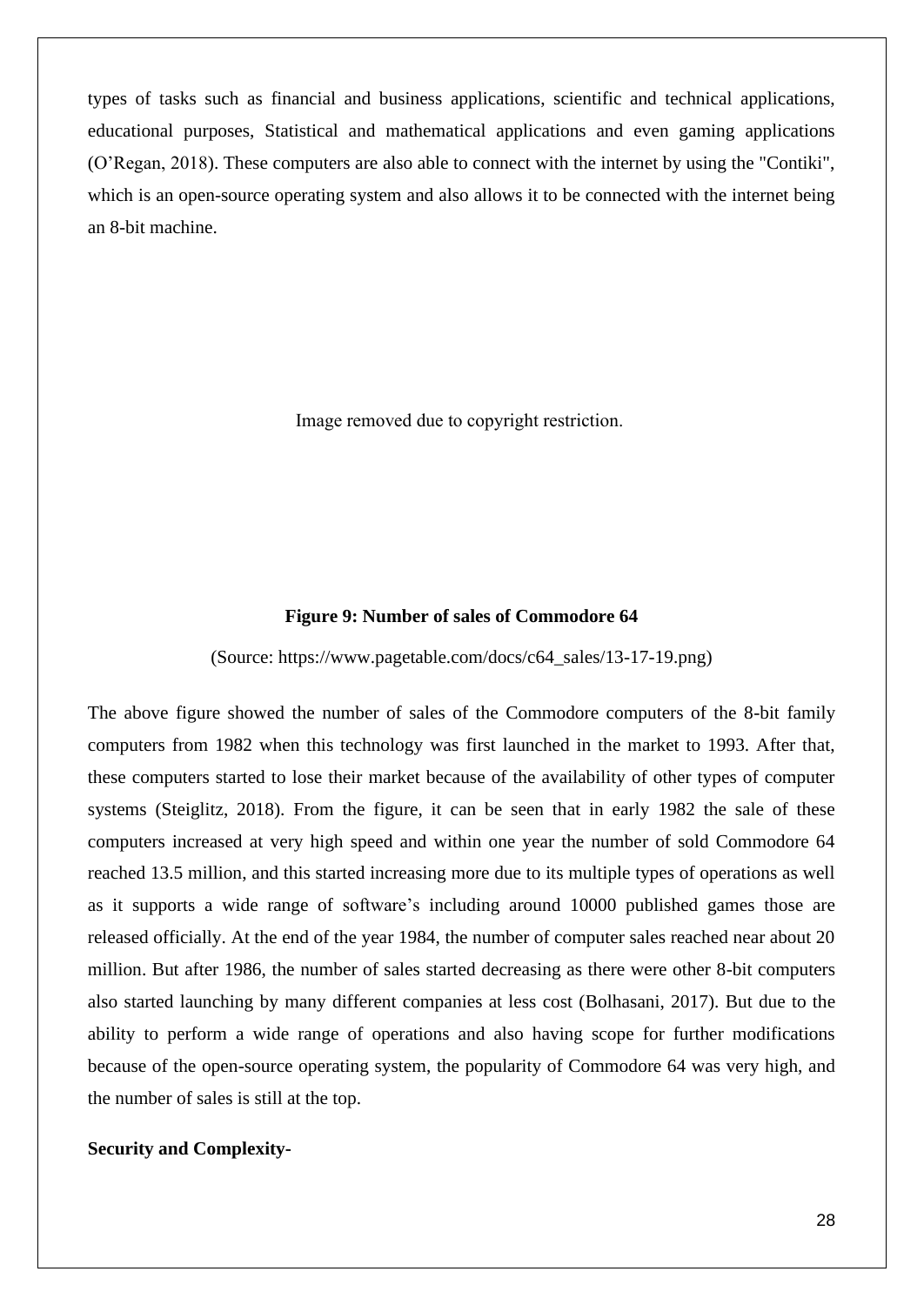Security of computer systems is a very crucial factor. There's a larger consensus in the field of computer security regarding the complexity of the system that can be considered as the enemy for or security. In simpler meaning is that with the increasing complexity in a computer system, the chances of security flaws also increase. The study in the previous section has all those different complex computer systems. We have more security bugs. A system becomes complex when there are more lines of code as well as larger amounts of interactions (Asaad, 2021). Therefore, the possibilities of potential security bags can be present within a computer system as the complex systems are pretty much harder to fully, and thus there can be a possibility that some portion of the line of code can be left untested. Designing, implementing, configuring as well as securing a complex system can be harder. And the most important part is there the complete system is pretty much harder as the user may not fully understand the system. For this reason, in order to make a computer system or any software potentially secure, the complexity needs to be reduced.

Testing security of a computerised system or computers, the most popular method of testing security is to perform functional testing (Glowacka, 2021). but functional testing cannot give an accurate idea about any system that is secured or not as the different security features are used in most of the computer in order to prevent security breaches from happening. Therefore, the listing of security in computers is mostly focused on testing the vulnerability in the system and the working posts that may have some error. Depending upon the identification of these security issues, the proper mitigation techniques can be used, but whenever it is a complex system, it is very much problematic to identify the vulnerable areas or coding pattern as well as observing the system performance and working procedure (Alexander, 2020). However, reduce the effort that is required in order to evaluate and analyse the security of any computer system by making the system simple and also using simple coding patterns. For example, the central processing unit of the commodore 64 has around 35 10 transistors, whereas modern computers such as the "2017 desktop-class central processing unit" from the AMD has around 5 billion transistors. From this data, it can be seen that the 8-bit computer systems like commodore 64, commodore 65 and Mega 65 are not complex computer system compared to modern computers. Therefore, it can be understood that early age computers are more secure than modern computers and early retro computers also have more security because these systems utilise open-source software operating systems.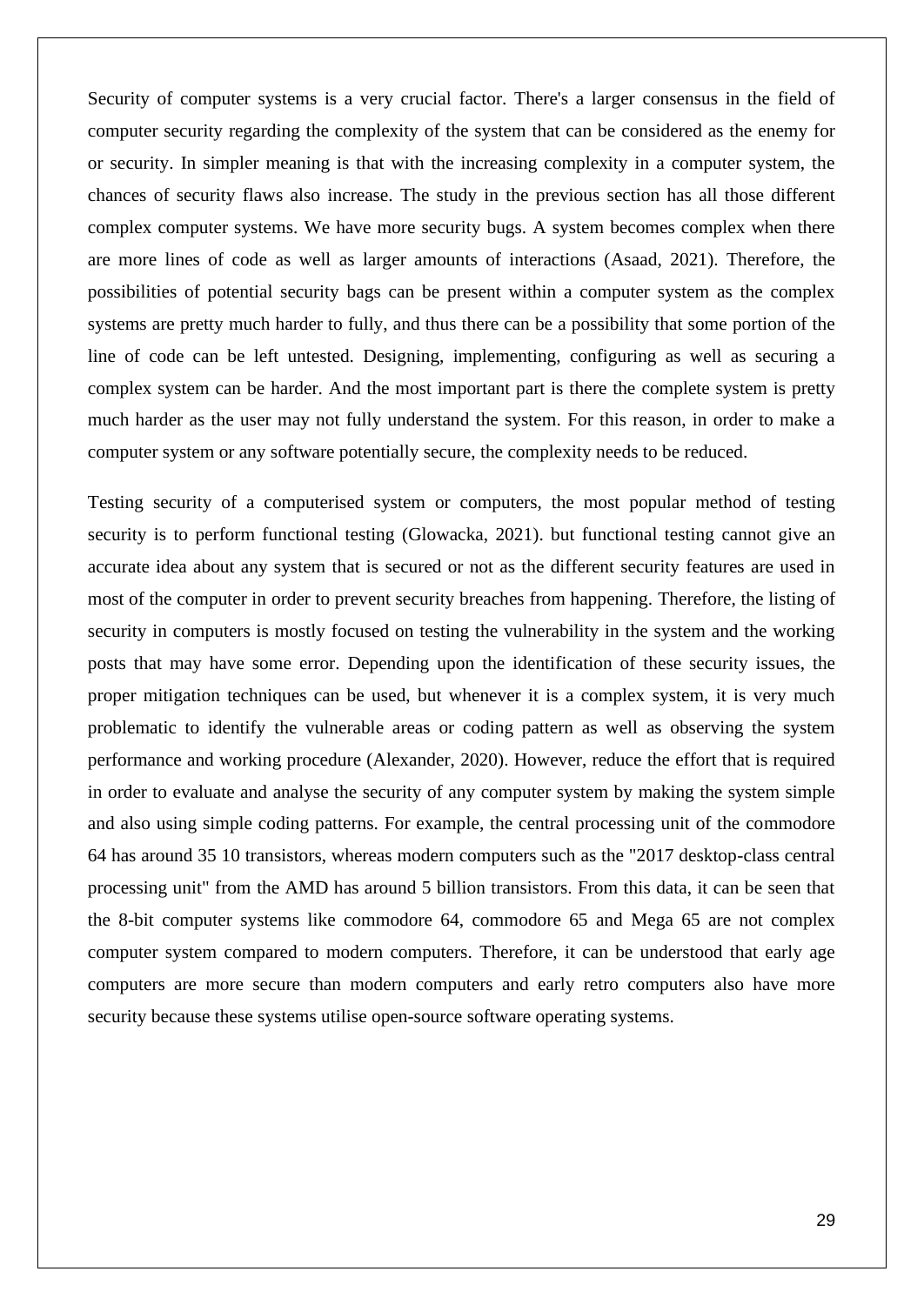Image removed due to copyright restriction.

#### **Figure 10: Limitations of the "Von Neumann Architecture"**

<span id="page-36-0"></span>(Source: https://media.springernature.com/lw785/springer-static/image/chp.jpg)

The above figure shows the various limitations regarding the security and complexity of computer systems. In the figure, the x-axis shows the timing of development regarding computer systems the y-axis shows the operational and physical characteristics of this kind of systems (Csordás, 2019). The operational physical characteristics can be connected to the security of computation. Figures describe the four different timings regarding the development of computers. What time zone is before 2008, from 2008-2017, from 2017 to 2025 and beyond? Before 2008 the computer system was comparatively simpler than the modern days of computers. It can be seen that the early computers before 2008 are based on "Von Neumann architecture", and computers developed after are mostly based on the "advanced cognitive computation system" (Şapçı et al. 2017). According to the monument architecture, these computers store programs instruction and also data random Access memory and read-write format and this architecture is all the concept of a stored program in computers where the program data, as well as instruction data, are stool same memory device. The figure also shows that at the early age of computer development, such as for commodore 64, commodore 65 and Mega 65, the performance of the computer increases, including increasing Memory capacity and also computational complexity (Jones, 2019). From the figure, it can be seen that the early age of computers developed in 1986 used compatible sim player coding patterns, and thus the performance and memory capacity of the system also increased sharply. At the same time, the functionally and structurally offered computer system can be complex when there are large amounts of quotes on algorithms being used. Due to the complex nature of computer systems, the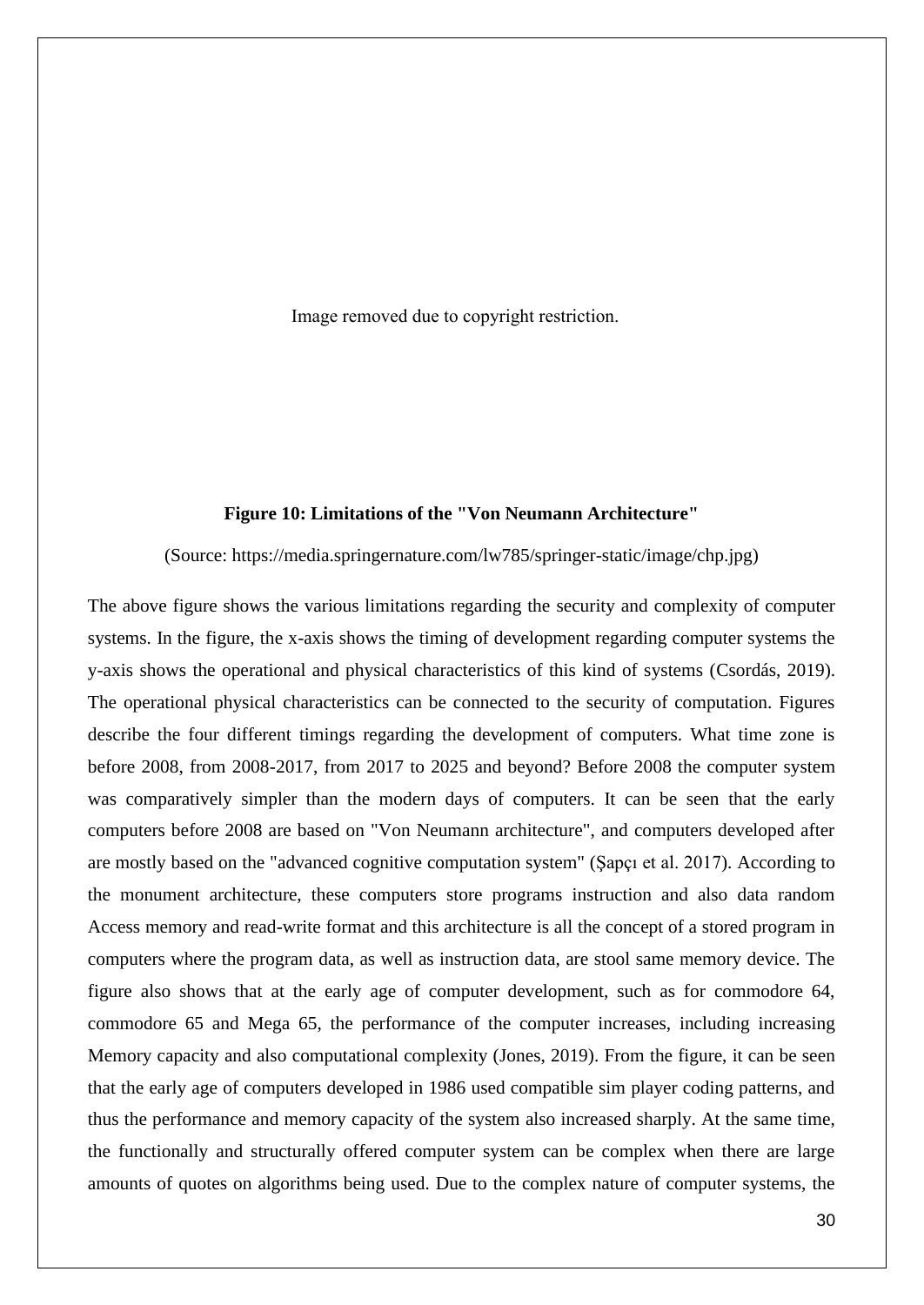performance curve does not increase like simple computing systems. A dissimilar phenomenon also occurs in the evolution of the cognitive computer. Due to the complex nature of programming language and algorithms, the "performance curve, memory capacity but linearly which is similar to the early age of computers in which performance is very high.



**Figure 11: Component Block diagram of MEGA 65**

(Source: https://flex.flinders.edu.au, 2017)

<span id="page-37-0"></span>The above figure shows the Block diagram of the MEGA 65, including the various components used in this 8-bit Computer (Pyle et al., 2021). The goal of this study is to discuss the various features of the MEGA 65, an 8-bit open-source operating system based retro computer that was introduced in the 1980s, but with the advancement of modern computers and processors, these technologies have become less popular. Hence, the study is focused on identifying the various areas of this Retro Computer that will enable to widen the scope for implementing the Mega 65 Computers in the Australian ICT curriculum as an effective teaching tool, and this will allow the students to satisfactorily learn 8-bit computer programming (Gidney, 2021). From the above figure,

31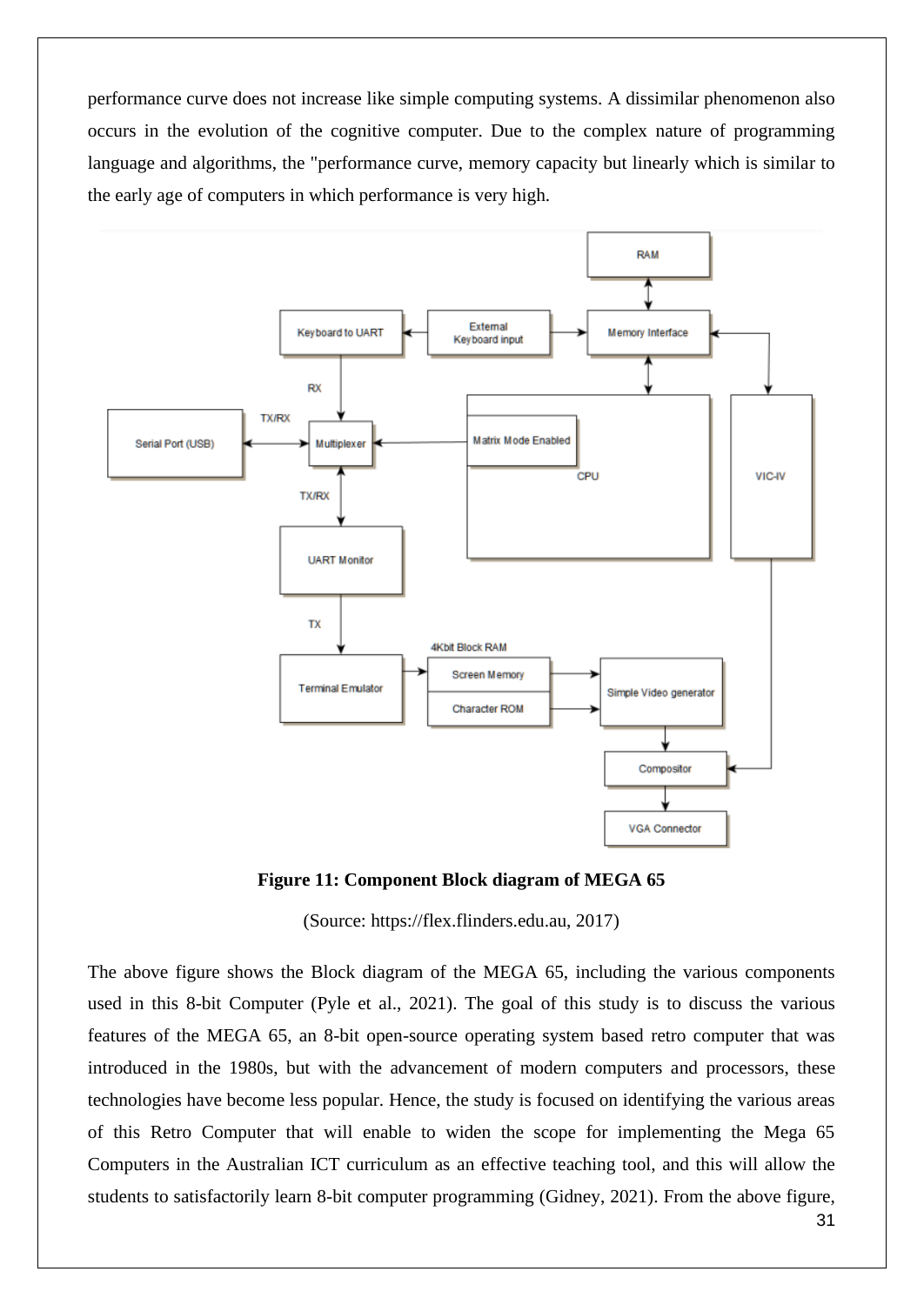it can be seen that the CPU of the Mega 65 is connected to the memory interface, and a RAM and External keyboard interface is connected to the memory interfacing device. Serial ports are connected to the processor via a multiplexer, and they can both transmit and receive signals from the Serial ports. The multiplexer can only receive signals from the keyboard in order to fetch the UART monitor, which then transmits data into the Terminal Emulator and a 4k bit RAM block. This 4Kbit RAM performs two different functions, such as Screen memory as well as Character ROM, in generating Simple video. The VIC-IV module acts as a Security device that helps to increase the safety features of the output from the Spoofing of Malicious Software (Fialko, 2021). The output of the VIC-IV and the simple video generator are "Alpha Blended" through the use of Compositor before sending the data to the monitor through HDMI or VGA connector.

The above figure shows the interface for the Mega 65 keyboard. In the Mega 65 computer it uses a PS2 keyboard in which the interface sends a scan code every time a key is pressed or released. In the Mega 65 two types of code are generated depending upon the type of use of the keyboard. for instance whenever a key is pressed the system generates "Make" codes where whenever a is being released it generates "Break" code. all these codes are hexadecimal. In the Mega 65 8 bit computer after the normal reading of the scan code from the above-mentioned PS2 keyboard, the system updates the "complex interface adapter". This is basically a microchip used for or the input and output in the previous commodore 64 computers. This cheap support joystick keyboard and also internal timer.

the figure shows the interface for the art transmission module.

```
entity UART_TX_CTRL is
    Port (SEND in
                      STD_LOGIC.
          DATA : in
                      STD_LOGIC_VECTOR (7 downto 0);
           CLK in
                    STD_LOGIC;
           READY : out STD_LOGIC;
           UART_TX : out
                          STD_LOGIC):
end UART_TX_CTRL;
```
#### **Figure: 12 Interface for art transmission mode**

<span id="page-38-0"></span>The above figure shows the transmission module of the UART. The above module general ready signal at the ideal state in which data can be sent as a data signal whenever the SEND signal is being generated. After receiving the send signal the system will initiate serial transfer of the data during simple state machine. This machine helps to control the flow of data during waiting for the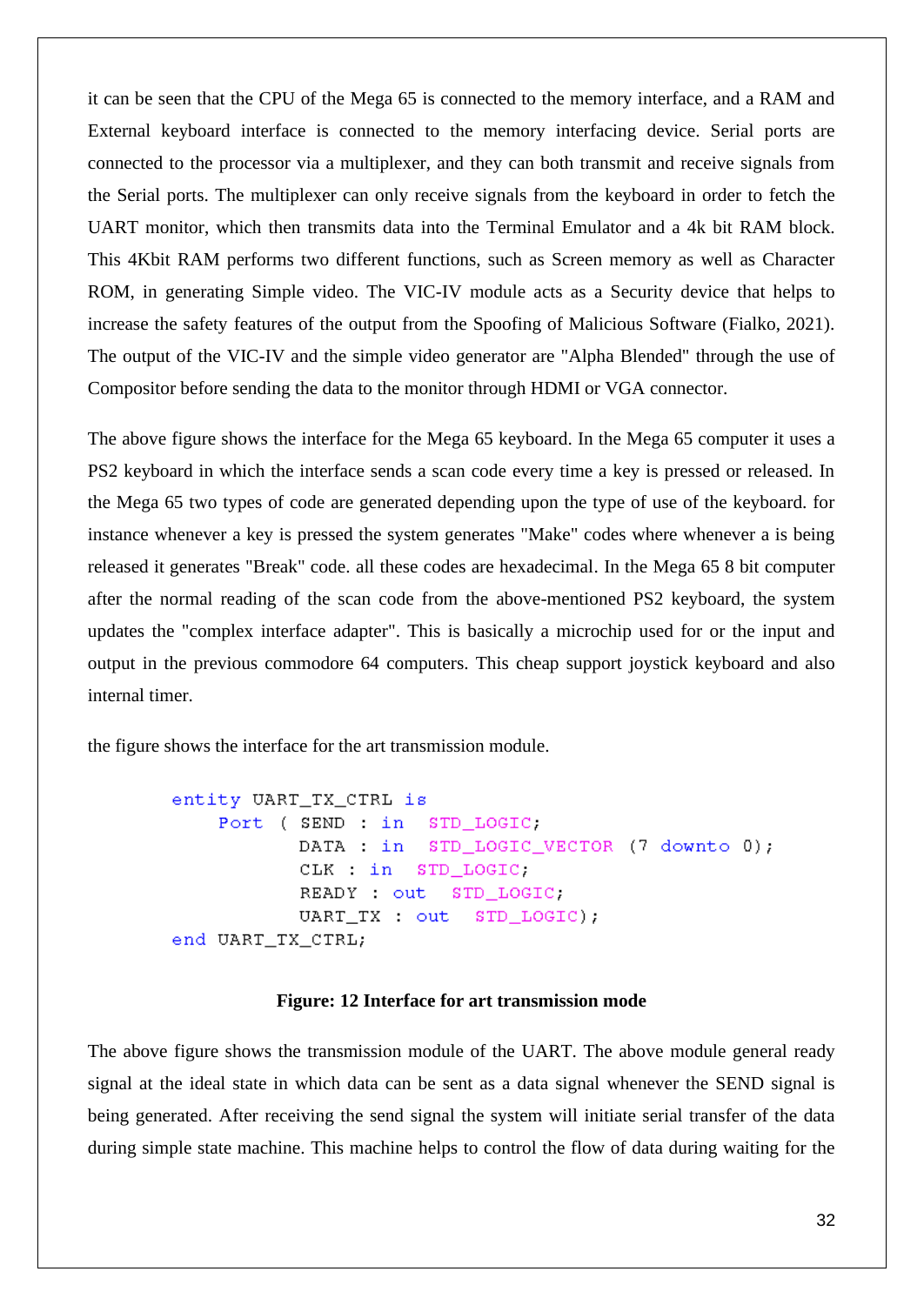key as well as outing the said key. At the time of waiting for the key the last scan code helps to check whether the beat 12 is in the law state and this indicates to make code.

#### **Video Generator**

The main function of the video generator is overlying the "terminal emulator" on top of the output from the Mega 65 computer. In order to do this the modified Mega 65 module needs to read the memory of the screen that is being generated by the terminal emulator and also retrieve the pixel data from ROM. After this process the output is then alpha blended with the original output of the Mega 65.

In the Mega 65 computer there are three types of pixel scaling available and these are called scaling mode. The purpose of the 3X scaling mode is to feel the screen with an overlay where the mode 2x and 1X are healthy to provide a smaller window. The smaller window can be moved throughout the screen with the help of an arrow key. these are rookie flexibility to the uses of Mega 65 computers in accessing different type of information which is behind the overlay



Artix-7



<span id="page-39-0"></span>33 On the FPGA board there is a VGA port which can be seen in the above figure where the boot provides analogue video output of USB using the digital to analogue converter. Each colour is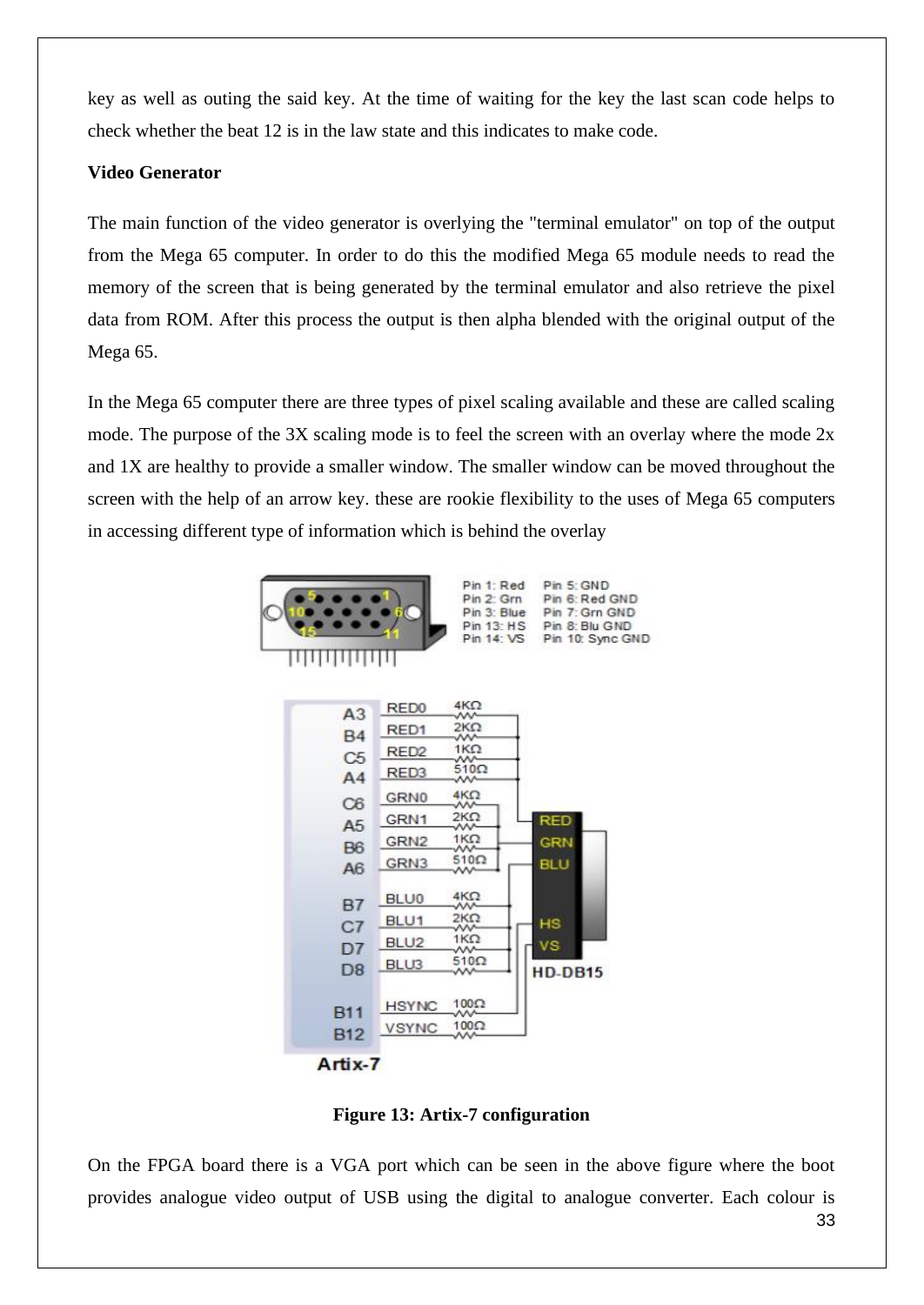defined by 4 bits. For this reason, there are 12 lines of connections, and some registers are connected in series. The A3, B4, C5 and A4 are responsible for showing the red colour on the monitor screen of the Mega 65 computer board. C6, A5, B6 and A6 lines are responsible for showing the green colour whereas the B7, C7, D7 and D8 show the blue colour. The B11 and B12 of the Artix-7 are used for providing Power and ground. The central processing unit of the Mega 65 computer has 28-bit address space where is in commodore 65 computer the CPU has 20-bit address space and in commodore 64, the CPU address space is of 16-bit. For this reason, the memory in the modified Mega 65 computer can be of 256 MB. The figure below shows artificial memory addressing for Mega 65 including ram ROM and colour RAM.

#### <span id="page-40-0"></span>**4.3 Conclusion**

Firstly, there is a brief introduction about the upcoming studies of the chapter. After that there is detailed analysis of the Mega65 computer from this analysis the present features of the computer can be understood. As per the analysis the features are like; dedicated floppy driver, open source, etc. Another thing that has been understood from the analysis section is the rate of sales made of C64 throughout the years. The highest number of sales was made in between 1984 to 1986. The analysis action has also provided the limitations of architectural elements in 8-bit computers.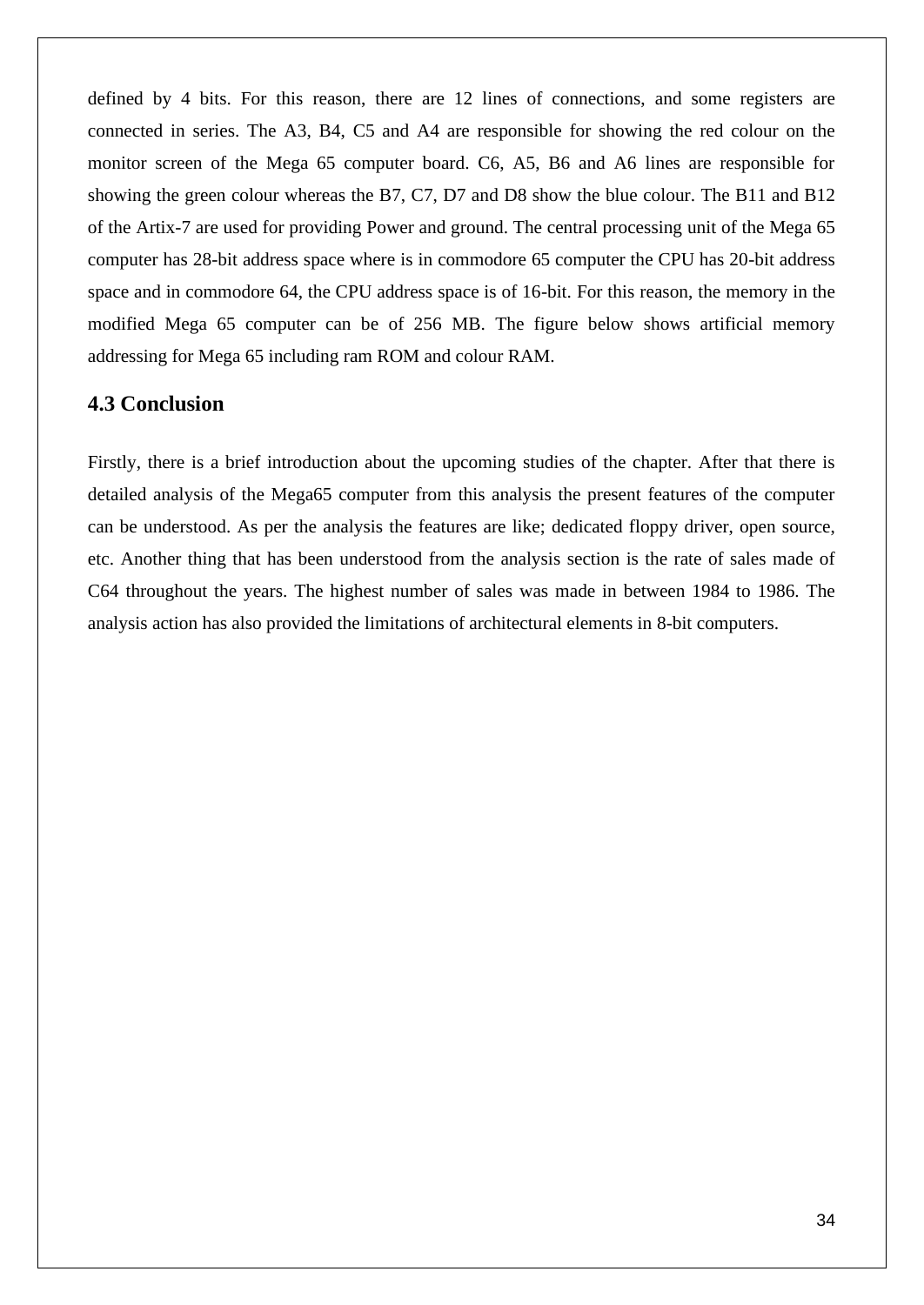# <span id="page-41-0"></span>**CHAPTER 5: RECOMMENDATION AND CONCLUSION**

#### <span id="page-41-1"></span>**5.1 Introduction**

Recommendation refers to the required stages to improve a system, and the conclusion implies the ultimate justification of research. These parts of the study focused on providing the ultimate conclusion and recommendation of the research. Through these sections, a clear understanding of the improvement procedure regarding the utilisation of Mega65 as a teaching tool can be gathered. These sections will also provide the future scope of this research. Along with that, the relationship between the objects can also be understood properly through this research. The importance of those objectives in doing the research can also be justified properly through these sections.

#### <span id="page-41-2"></span>**5.2 Linking with objectives**

Linking with objectives to the process of setting up relationships among two or more objectives. In these sections, the relationship among the objectives will be displayed (Hicks et al., 2021). The initial objectives of the research have been focused on finding out the features of the Mega65 Computer and the required features of a teaching tool in the Australian curriculum. Through these objectives, the required improvement in a Mega65 computer for operating as a teaching tool in the ICT circular can be understood. The next objective of the research is to find out the required resources and identify the future possibilities of the computer. Through these objectives, proper identification of the required elements for the improvement of Mega65 Computer can be processed.

### <span id="page-41-3"></span>**5.3 Future scope**

Future scope refers to the possible future circumstances and events of research. Through these sections, the future of the Mega65 Computer can be identified. As per analysis, it can be stated that the Mega65 Computer can be used as a teaching tool in future times (Amoretti, 2021). Besides that, these computers can also be usable in several other functions also, such as playing games, watching movies, etc. Along with that, crucial information can also be maintained safe and secure through these computers, as it contains lower security bugs.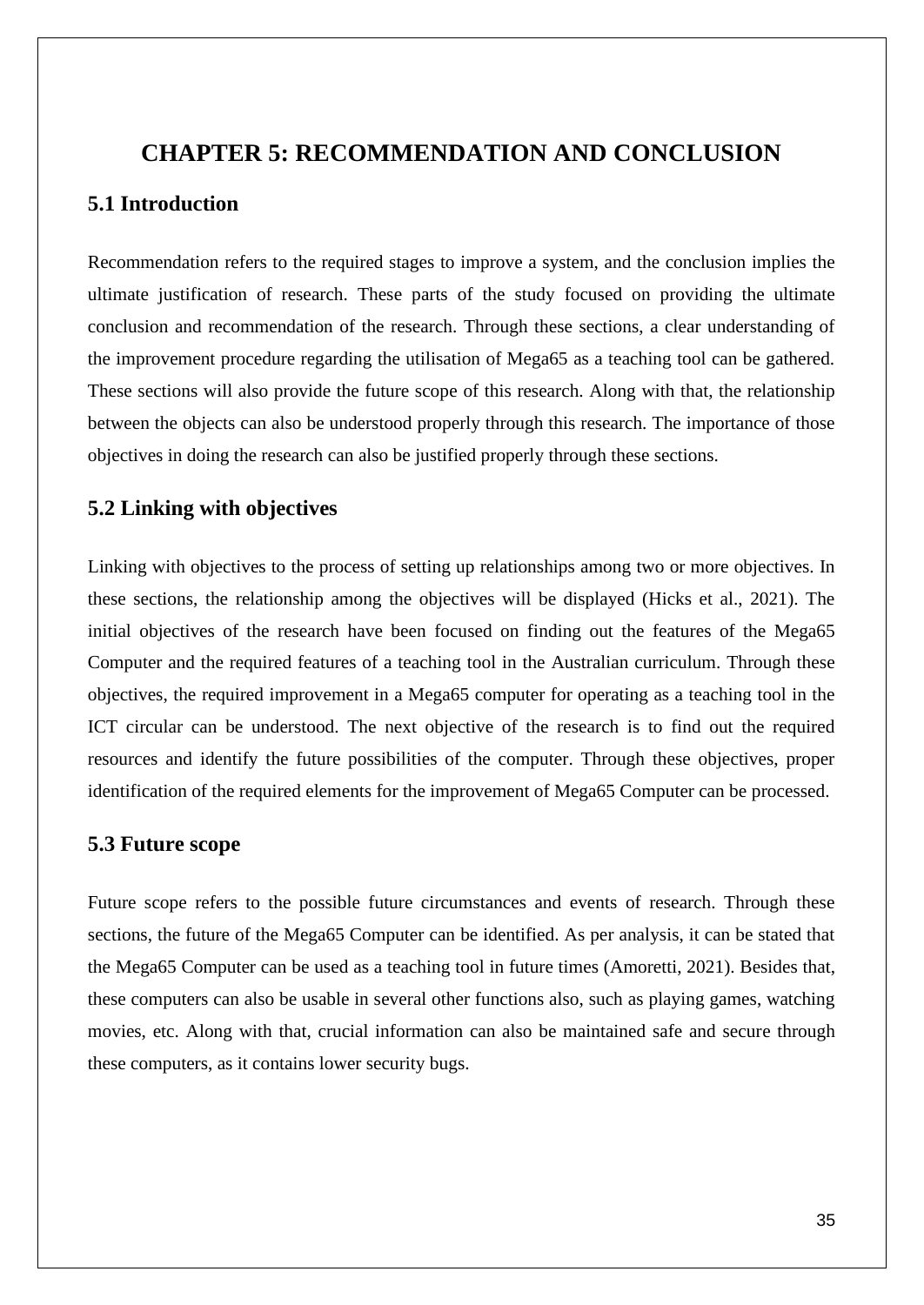#### <span id="page-42-0"></span>**5.4 Recommendation**

This part of the section has been focused on providing required recommendations to develop the Mega65 Computer as a teaching tool in the Australian curriculum. Some of the recommendations that have been identified are the improvement on interaction procedure, improvement on security measurements, etc. The detailed discussions of the recommendations are below.

#### **Improvement on communication system:**

A well-maintained communication system is one of the most crucial requirements of the Australian curriculum in terms of teaching procedure (Deveci et al., 2018). Through an effective communication tool, a proper interaction between a learner and a teacher can take place. In these Mega65 computers, there is also a requirement of maintaining an effective communication tool within the system. As per analysis, it can be stated that the new communication measurement of the computer should be maintained with a textbase interaction, face to face interaction, etc. With this maintenance, the teaching tool will also be effective during these pandemic situations.

#### **Improvement on security measurements:**

The mega65 computer also lacks security measurement in spite of the fact that the computer has lower complexity. The security measurements of the system should be improved in such a way so that datasets can be transferred in a proper way. The security measures of the system should have maintained a popup blocker so that the IP address can't be traceable for hackers (Murali et al. 2020). Along with that, Mega65 Computer is required to implement firewall protection, which will provide additional support towards the maintenance of secure data sets as the computer has maintained an open spice platform, so upgrades of the software are also required a daily manner. The system should have a daily scanning facility for protecting the system from spyware irregularities. Besides that, the system requires it to be protected from the deadliest virus injections such as malware and DDOS attacks.

#### <span id="page-42-1"></span>**5.5 Conclusion**

This research may be summarised as a concise explanation of the Mega65 Computer's development process. In the Australian curriculum, there is a lot of potential for using the Mega65 Computer as a teaching tool. This usage may be achieved with certain precise changes to the current architecture of Mega65 machines. The computer's current features have the potential to boost user satisfaction in a more significant way. In the second part of the research, numerous hypotheses have been presented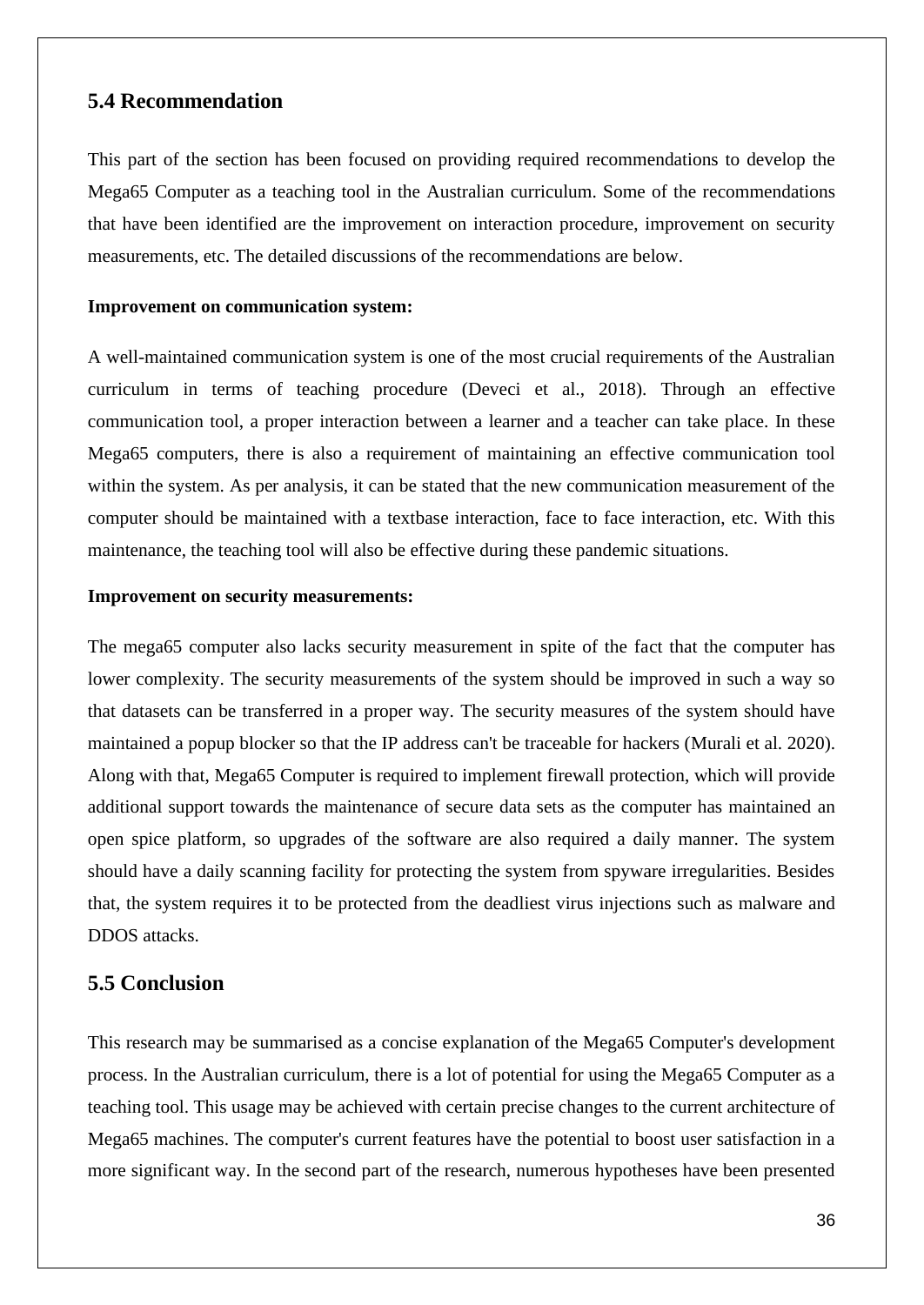in relation to the research's ultimate goal. Through such theories, a valid justification for the Mega65 Computer's usage procedure may be supplied. The research's offered conceptual framework aids the reader in forming precise concepts about the research's dependent and independent variables. The research's recommendations will give extra guidance in identifying portions of the Australian curriculum that require improvement.

The prospective aspects of Mega 65 that can be adopted in Australian curriculum were explored in this study. Security methods, learning BASIC programming language, and creating a modest, encrypted communication system are the key elements presented. The research also includes a draft of a manual for learning how the Mega 65 and BASIC programming languages operate, which may be used as a starter kit to assist students learn how the Mega 65 and BASIC programming languages functions. In the future, this research will be expanded to integrate the results of the current study in the Australian curriculum, with the goal of determining the most appropriate year to add Mega 65 as a teaching tool, resulting in efficient output and the most desired motivation.

The paucity of study is mostly owing to the Mega65 computers' limited resources. Because of these flaws, the study came to an inaccurate result. Aside from that, owing to resource limits, the specific criteria for developing a Mega65 computer have not been presented sufficiently. The key areas for improvement, according to the recommendations, are the interaction method and computer security issues. The computer's security settings should be kept up to date so that data sets may be sent in a safe manner. A proper idea of the adoption of the computer among the students may be gained from the methodology section.

**NOTE:** Has Created a manual to understand working of Mega65 and a manual to understand basics of BASIC programming Language. This Manual can be found at

https://docs.google.com/document/d/1JUWyfFEA7EFRygAquqkhR4lWl\_IvaYJ8/edit?usp=sharing &ouid=103857003262783243248&rtpof=true&sd=true

# <span id="page-43-0"></span>**Reference list**

Ab Kadir, M.A., 2018. An inquiry into critical thinking in the Australian curriculum: examining its conceptual understandings and their implications on developing critical thinking as a "general capability" on teachers' practice and knowledge. *Asia Pacific Journal of Education*, *38*(4), pp.533- 549.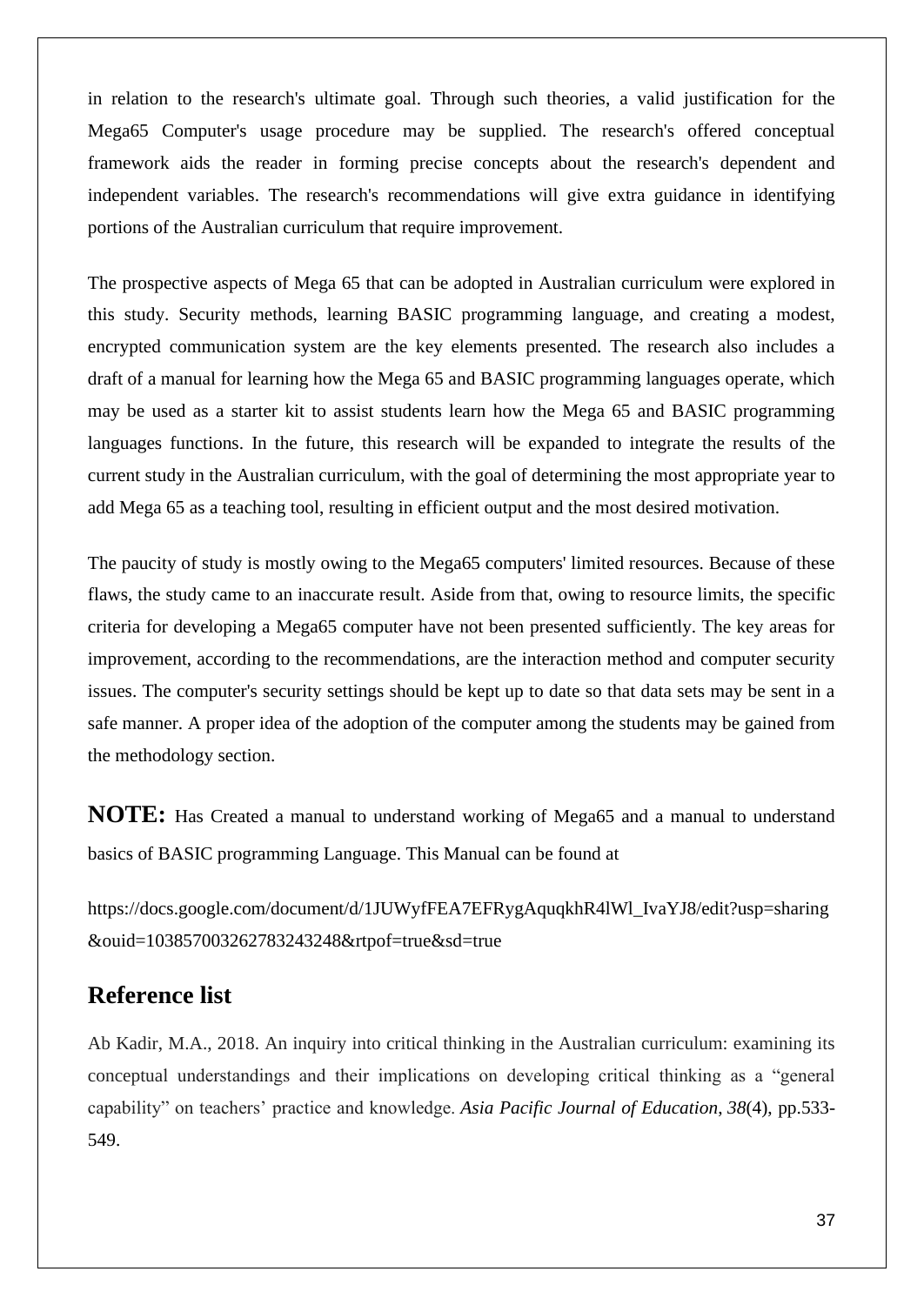Alexander, T., Kanazawa, N., Egger, D.J., Capelluto, L., Wood, C.J., Javadi-Abhari, A. and McKay, D.C., 2020. Qiskit pulse: programming quantum computers through the cloud with pulses. *Quantum Science and Technology*, *5*(4), p.044006.

Ali, M.I.B., 2018. *Development and implementation of a low-cost data acquisition system using single-board computers to measure volumetric water content* (Doctoral dissertation, Massachusetts Institute of Technology).

Amoretti, M., 2021. An Effective Framework for Full-Stack Benchmarking of Quantum Computers. *Quantum Views*, *5*, p.52.

Antonik, P., Marsal, N., Brunner, D. and Rontani, D., 2021. Bayesian optimisation of large-scale photonic reservoir computers. *Cognitive Computation*, pp.1-9.

Asaad, M.S. and Croock, M.S., 2021. Developed Authentication Method for Wireless Sensor Networks Based on Lightweight Protocol. *IRAQI JOURNAL OF COMPUTERS, COMMUNICATIONS, CONTROL AND SYSTEMS ENGINEERING*, *20*(4), pp.48-57.

Asadinia, M., 2020. Advances in Computers Vol. 118, 2020.

Bernacki, M.L., Crompton, H. and Greene, J.A., 2020. Towards convergence of mobile and psychological theories of learning. *Contemporary Educational Psychology*, *60*, p.101828.

Biswas, S.S. and Alam, M.A., 2018. Memory Diagram for Quantum Computers: A Proposal. *International Information Institute (Tokyo). Information*, *21*(2), pp.765-775.

Bolhasani, H. and Rahmani, A.M., AN INTRODUCTION TO QUANTUM COMPUTERS.

Cao, Y., Guerreschi, G.G. and Aspuru-Guzik, A., 2017. Quantum neuron: an elementary building block for machine learning on quantum computers. *arXiv preprint arXiv:1711.11240*.

Cheng, C., Lu, R., Petzoldt, A. and Takagi, T., 2017. Securing the Internet of Things in a quantum world. *IEEE Communications Magazine*, *55*(2), pp.116-120.

Collins, H., 2018. *Artifictional intelligence: against humanity's surrender to computers*. John Wiley & Sons.

Crawford, R. and Southcott, J., 2017. Curriculum stasis: the disconnect between music and technology in the Australian curriculum. *Technology, Pedagogy and Education*, *26*(3), pp.347-366.

Cross, A.W., Bishop, L.S., Sheldon, S., Nation, P.D. and Gambetta, J.M., 2019. Validating quantum computers using randomized model circuits. *Physical Review A*, *100*(3), p.032328.

Csordás, R. and Schmidhuber, J., 2019. Improving differentiable neural computers through memory masking, de-allocation, and link distribution sharpness control. *arXiv preprint arXiv:1904.10278*.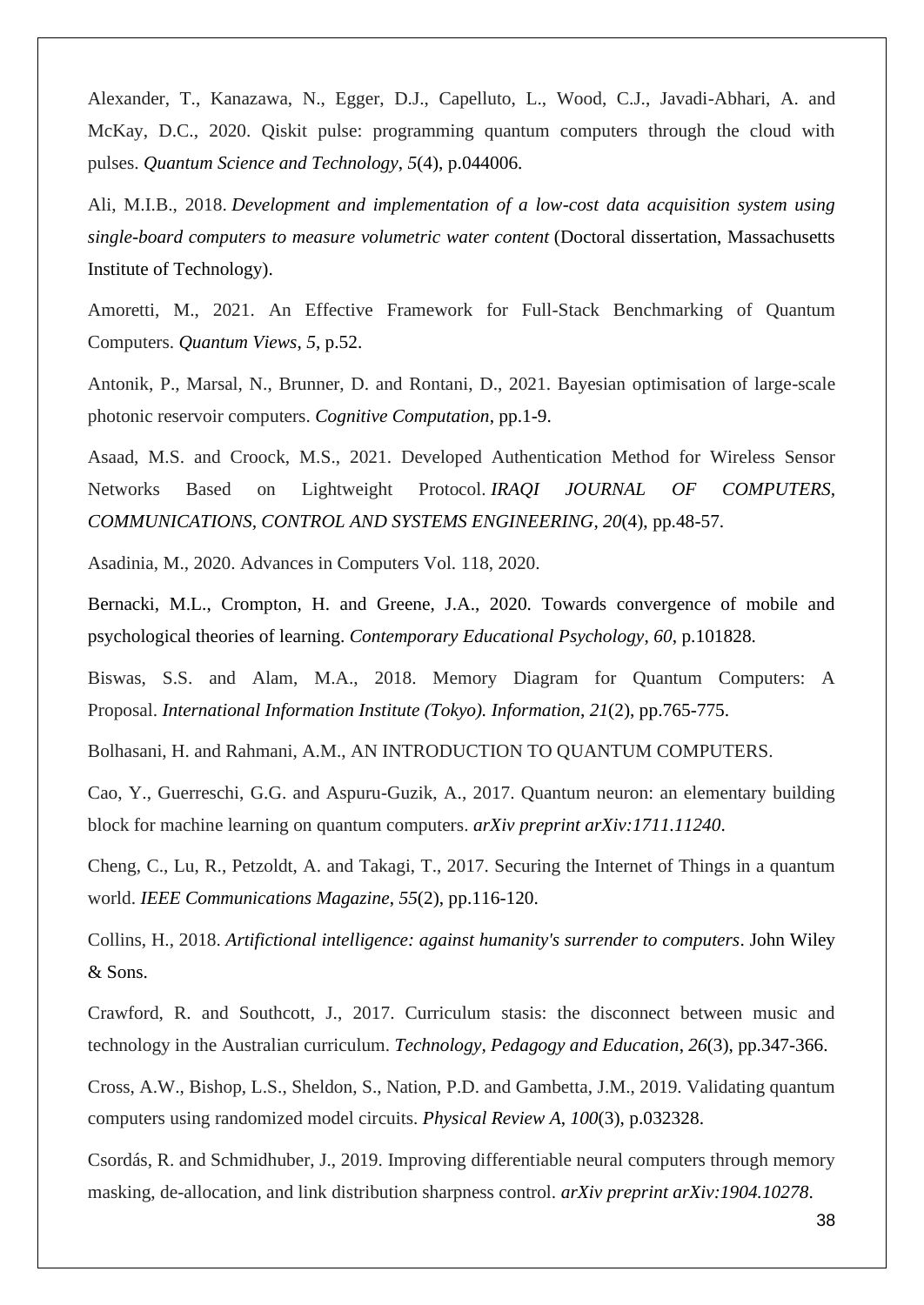Davies, L.M. and Sawyer, W., 2018. (K) now you see it,(k) now you don't: literary knowledge in the Australian Curriculum: English. *Journal of Curriculum Studies*, *50*(6), pp.836-849.

Degenhardt, C., Artanov, A., Geck, L., Grewing, C., Kruth, A., Nielinger, D., Vliex, P., Zambanini, A. and van Waasen, S., 2019, May. Systems engineering of cryogenic CMOS electronics for scalable quantum computers. In *2019 IEEE International Symposium on Circuits and Systems (ISCAS)* (pp. 1-5). IEEE.

Deveci, M., Devine, K.D., Pedretti, K., Taylor, M.A., Rajamanickam, S. and Catalyurek, U.V., 2018. Geometric partitioning and ordering strategies for task mapping on parallel computers. *arXiv preprint arXiv:1804.09798*.

Ezer, P., Jones, T., Fisher, C. and Power, J., 2019. A critical discourse analysis of sexuality education in the Australian curriculum. *Sex Education*, *19*(5), pp.551-567.

Fialko, S., 2021. Parallel finite element solver for multi-core computers with shared memory. *Computers & Mathematics with Applications*, *94*, pp.1-14.

Fujioka, Y., Ogura, H., Yuki, U.E.N.O., Kusaka, T. and Nogami, Y., 2020, July. Implementation and Evaluation of an Efficient MAC Based on OMAC for CAN on 8-Bit Microcomputer. In *2020 35th International Technical Conference on Circuits/Systems, Computers and Communications (ITC-CSCC)* (pp. 342-347). IEEE.

Gauci, R. and Curwood, J.S., 2017. Teaching Asia: English pedagogy and Asia literacy within the Australian curriculum. *Australian Journal of Language and Literacy, The*, *40*(3), pp.163-173.

Gidney, C. and Ekerå, M., 2021. How to factor 2048 bit RSA integers in 8 hours using 20 million noisy qubits. *Quantum*, *5*, p.433.

Gilbert, R., 2019. General capabilities in the Australian Curriculum: Promise, problems and prospects. *Curriculum Perspectives*, *39*(2), pp.169-177.

Glowacka, D., Howes, A., Jokinen, J.P., Oulasvirta, A. and Şimşek, Ö., 2021, May. RL4HCI: Reinforcement Learning for Humans, Computers, and Interaction. In *Extended Abstracts of the 2021 CHI Conference on Human Factors in Computing Systems* (pp. 1-3).

Guri, M., Solewicz, Y. and Elovici, Y., 2020. Fansmitter: Acoustic data exfiltration from air-gapped computers via fans noise. *Computers & Security*, *91*, p.101721.

Guri, M., Zadov, B. and Elovici, Y., 2017, July. LED-it-GO: Leaking (a lot of) Data from Air-Gapped Computers via the (small) Hard Drive LED. In *International conference on detection of intrusions and malware, and vulnerability assessment* (pp. 161-184). Springer, Cham.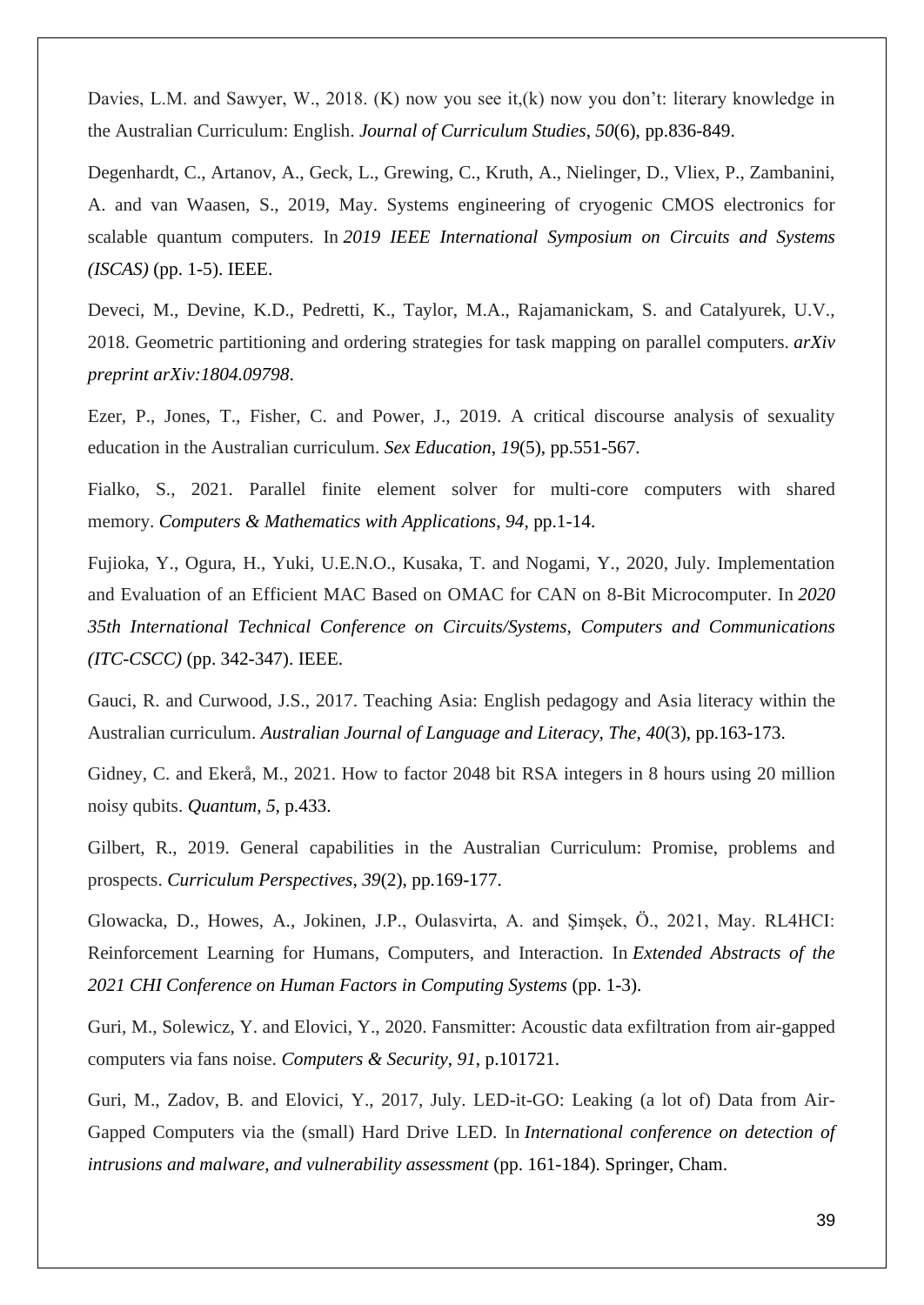Guri, M., Zadov, B., Bykhovsky, D. and Elovici, Y., 2019. PowerHammer: Exfiltrating data from air-gapped computers through power lines. *IEEE Transactions on Information Forensics and Security*, *15*, pp.1879-1890.

Han, Q., Hu, Y., Yu, F., Yang, H., Liu, B., Hu, P., Gong, R., Wang, Y., Wang, R., Luan, Z. and Qian, D., 2020, August. Extremely low-bit convolution optimization for quantized neural network on modern computer architectures. In *49th International Conference on Parallel Processing-ICPP* (pp. 1-12).

Harrison, N., 2017. Putting oneself in the shoes of another: Issues of empathy and intercultural understanding in the Australian geography curriculum. *International Research in Geographical and Environmental Education*, *26*(4), pp.269-280

Hicks, R., Bauer, C.W. and Nachman, B., 2021. Readout rebalancing for near-term quantum computers. *Physical Review A*, *103*(2), p.022407.

Jang, K., Song, G., Kim, H., Kwon, H., Kim, H. and Seo, H., 2021. Efficient Implementation of PRESENT and GIFT on Quantum Computers. *Applied Sciences*, *11*(11), p.4776.

Johnson, J., 2018. Rethinking floating point for deep learning. *arXiv preprint arXiv:1811.01721*.

Johnston, A.S., 2019. Use of Computers in Radiotracer Studies. In *Principles of Radiopharmacology* (pp. 131-168). CRC Press.

Jones, T., Brown, A., Bush, I. and Benjamin, S.C., 2019. QuEST and high performance simulation of quantum computers. *Scientific reports*, *9*(1), pp.1-11.

Kanagachidambaresan, G.R., Prakash, K.B. and Mahima, V., 2021. Programming Tensor Flow with Single Board Computers. In *Programming with TensorFlow* (pp. 145-157). Springer, Cham.

Kirby, T., 2017. *Design and Development of a Secure Compartmentalised 8-bit Architecture* (Doctoral dissertation, Flinders University–Adelaide, Australia).

Kong, X., Davis, L.L., McBride, Y. and Morrison, K., 2018. Response time differences between computers and tablets. *Applied Measurement in Education*, *31*(1), pp.17-29.

LaFaive, M.D. and Hicks, M.J., 2018. *MEGA: A retrospective assessment*. Midland, MI: Mackinac Center for Public Policy.

Laskova, K., 2019. How Can a Teacher Support The Collaborative Work of Pairs at Computers in a Year 8 Boys Composing Classroom: A Critical Investigation using methods derived from action research.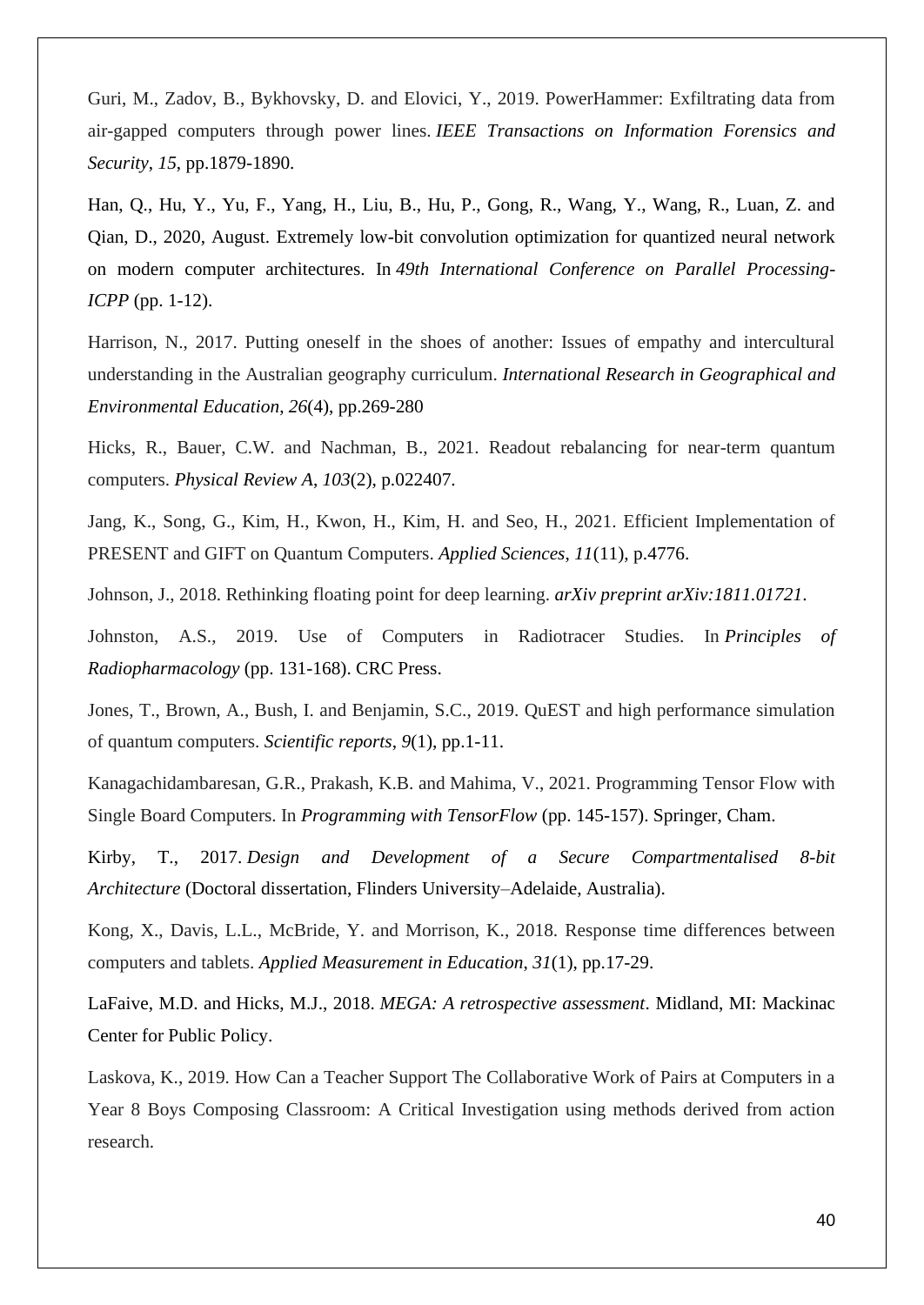Lingard, B., 2018. The Australian curriculum: A critical interrogation of why, what and where to?. *Curriculum Perspectives*, *38*(1), pp.55-65.

Liu, Z., Pöppelmann, T., Oder, T., Seo, H., Roy, S.S., Güneysu, T., Großschädl, J., Kim, H. and Verbauwhede, I., 2017. High-performance ideal lattice-based cryptography on 8-bit AVR microcontrollers. *ACM Transactions on Embedded Computing Systems (TECS)*, *16*(4), pp.1-24.

Lu, J., Fang, C., Xu, M., Lin, J. and Wang, Z., 2020. Evaluations on deep neural networks training using posit number system. *IEEE Transactions on Computers*.

Lu, Q., 2019. Computers and Chinese writing systems. In *The Routledge Handbo*

Manjunath, P. and Larkin, D., 2021. Performance of Single Board Computers for Vision Processing.

Michielsen, K., Nocon, M., Willsch, D., Jin, F., Lippert, T. and De Raedt, H., 2017. Benchmarking gate-based quantum computers. *Computer Physics Communications*, *220*, pp.44-55.

Mockler, N., 2018. Curriculum integration in the twenty-first century: Some reflections in the light of the Australian curriculum. *Curriculum Perspectives*, *38*(2), pp.129-136.

Moon, J., Jung, I.Y. and Park, J.H., 2018. IoT application protection against power analysis attack. *Computers & Electrical Engineering*, *67*, pp.566-578.

Mück, L. and House, S.A.S., How I will learn to love organic chemistry through quantum computers.

Murali, P., McKay, D.C., Martonosi, M. and Javadi-Abhari, A., 2020, March. Software mitigation of crosstalk on noisy intermediate-scale quantum computers. In *Proceedings of the Twenty-Fifth International Conference on Architectural Support for Programming Languages and Operating Systems* (pp. 1001-1016).

Ney, P., Koscher, K., Organick, L., Ceze, L. and Kohno, T., 2017. Computer security, privacy, and {DNA} sequencing: compromising computers with synthesized {DNA}, privacy leaks, and more. In *26th {USENIX} Security Symposium ({USENIX} Security 17)* (pp. 765-779).

O'Regan, G., 2018. Apple II and Macintosh Computers. In *The Innovation in Computing Companion* (pp. 29-32). Springer, Cham.

*ok of Chinese Applied Linguistics* (pp. 461-482). Routledge.

Patterson, D., 2018, February. 50 years of computer architecture: From the mainframe cpu to the domain-specific tpu and the open risc-v instruction set. In *2018 IEEE International Solid-State Circuits Conference-(ISSCC)* (pp. 27-31). IEEE.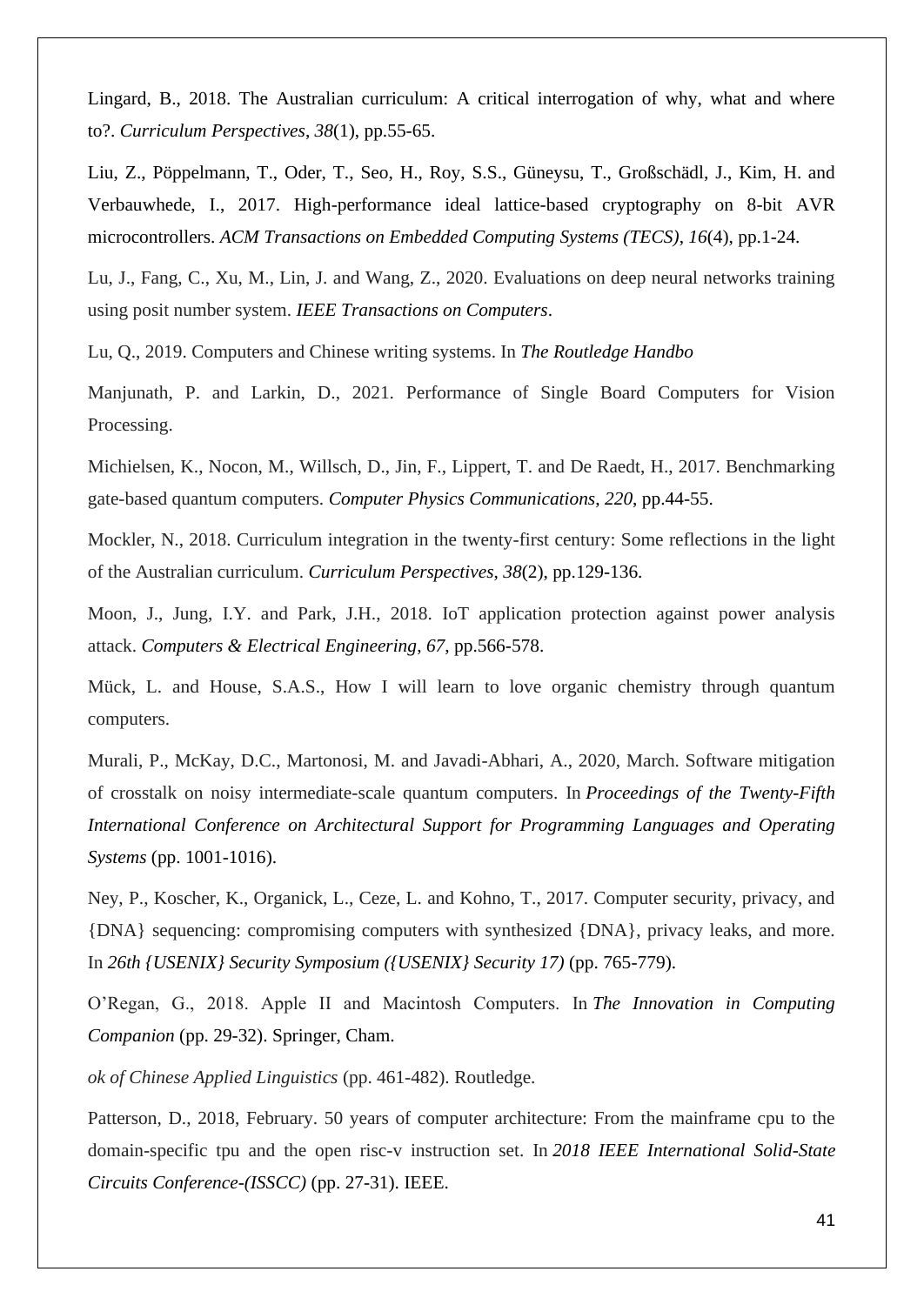Pinto, R. and Shama, K., 2019. Low-Power Modified Shift-Add Multiplier Design Using Parallel Prefix Adder. *Journal of Circuits, Systems and Computers*, *28*(02), p.1950019.

Pyle, R., Jovanovic, N., Subramanian, D., Palem, K.V. and Patel, A.B., 2021. Domain-driven models yield better predictions at lower cost than reservoir computers in Lorenz systems. *Philosophical Transactions of the Royal Society A*, *379*(2194), p.20200246.

Rasekh, M.S. and Safi-Esfahani, F., 2020. EDNC: Evolving Differentiable Neural Computers. *Neurocomputing*, *412*, pp.514-542.

Saam, R.J., 2019, September. A History of Pocket Computers 1980–2000. In *2019 6th IEEE History of Electrotechnology Conference (HISTELCON)* (pp. 87-93). IEEE.

Şapçı, A.O.B., Ertuğrul, E. and Alpar, H.O., SKETCHES ON SINGLE BOARD COMPUTERS.

Sharma, A. and Gautam, N., 2019. CONCATINATION OF HIGH-TECH AEON: QUANTUM COMPUTERS.

Škoric, B. and Manon de Vries, T.U., Quantum Key Recycling without quantum computers. In *2017 Symposium on Information Theory and Signal Processing in the Benelux* (p. 205).

Steiglitz, K., 2019. 8. Analog Computers. In *The Discrete Charm of the Machine* (pp. 107-131). Princeton University Press.

Stryker, J.R., 2019. Oracles for Gauss's law on digital quantum computers. *Physical Review A*, *99*(4), p.042301.

Sung, K., 2020. *Towards the First Practical Applications of Quantum Computers* (Doctoral dissertation).

Tannu, S.S. and Qureshi, M., 2019, October. Ensemble of diverse mappings: Improving reliability of quantum computers by orchestrating dissimilar mistakes. In *Proceedings of the 52nd Annual IEEE/ACM International Symposium on Microarchitecture* (pp. 253-265).

Tannu, S.S. and Qureshi, M.K., 2019, October. Mitigating measurement errors in quantum computers by exploiting state-dependent bias. In *Proceedings of the 52nd Annual IEEE/ACM International Symposium on Microarchitecture* (pp. 279-290).

Vaportzis, E., Giatsi Clausen, M. and Gow, A.J., 2017. Older adults perceptions of technology and barriers to interacting with tablet computers: a focus group study. *Frontiers in psychology*, *8*, p.1687.

Wang, J., Wang, X., Eckert, C., Subramaniyan, A., Das, R., Blaauw, D. and Sylvester, D., 2019, February. 14.2 a compute SRAM with bit-serial integer/floating-point operations for programmable